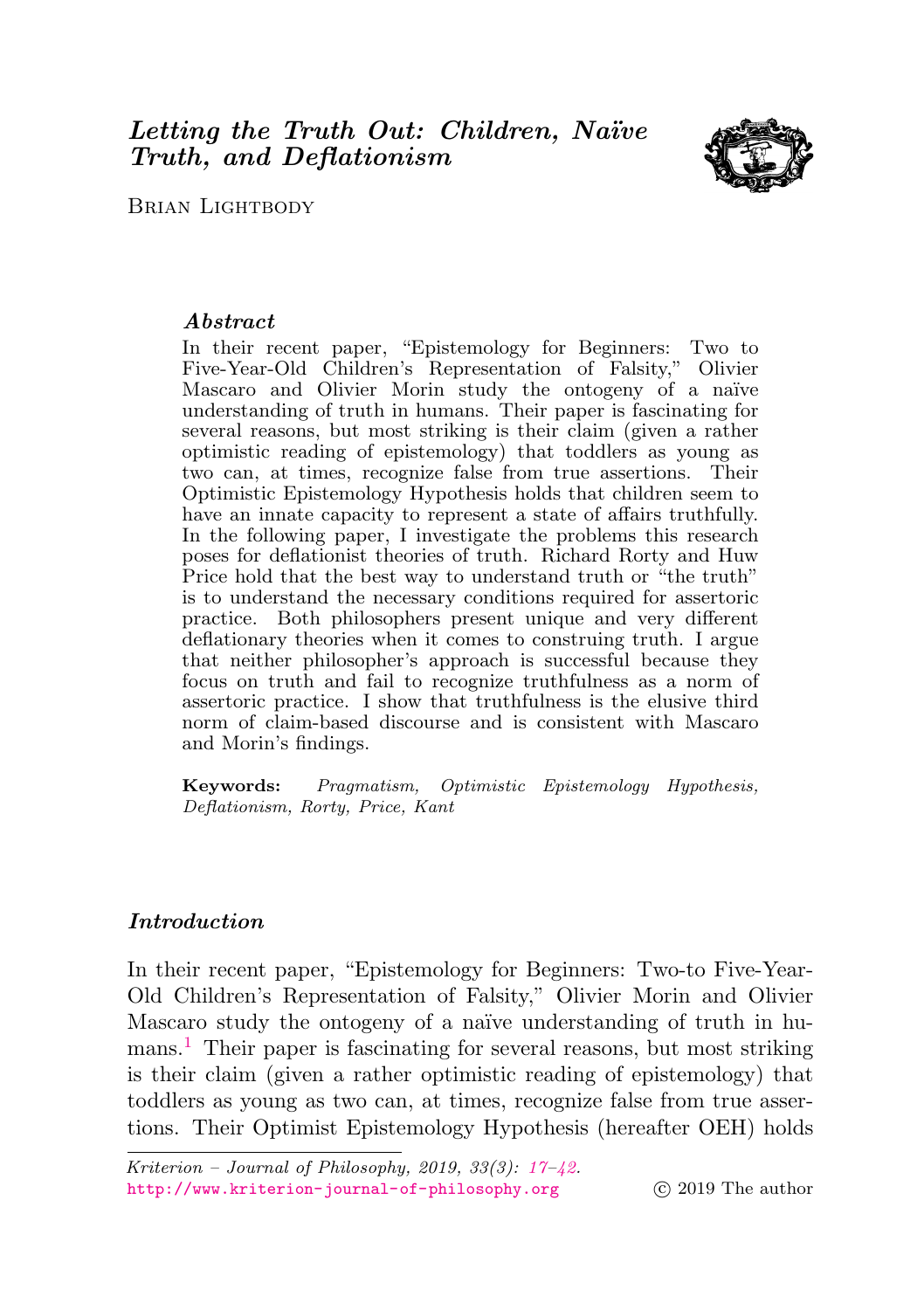that young children have the conceptual understanding to treat, correctly, assertions that make false representations of a state of affairs as false. What's more, when toddlers are unable to identify false claims as untrue, the authors hypothesize that this is because young children reconstruct the testimony of some speakers, but especially primary caregivers, "in a way that makes them true."[2](#page-19-1)

<span id="page-1-0"></span>One could, of course, attempt to debunk the findings of Mascaro and Morin by claiming that the study used a relatively small number of children (about 50) and therefore constitutes a small sample size making any claims made either for or against OEH inscrutable. One might also argue that the methodology employed to test the responses of toddlers is open to several and competing interpretations. I, however, will forego these criticisms. Instead, I shall concentrate on their twofold hypothesis, namely, 1) that truth as propositional *adequatio*, (defined as a statement that truly reflects a state of affairs), is programmed into our species being (their Optimist Epistemology Hypothesis) and develops very early on in childhood and 2) that children attempt to re-interpret false statements made by primary caregivers because there is a survival advantage in doing so.[3](#page-19-2)

<span id="page-1-1"></span>The hypothesis, if correct, has far-reaching consequences within epistemology as a whole. To take but one entailment, fashionable pragmatic theories of truth which attempt to deflate truth and inflate justification or other normative features of assertoric discourse as promulgated by the likes of Richard Rorty and Huw Price, seem to be in jeopardy if OEH is true. Their respective positions offer pragmatic disquotational views of truth: for Rorty when someone states "that is true" or some other version thereof, what she really means is that the statement is highly justified. Price, in contrast, resists the temptation to provide an Ursprung explanation of truth (for reasons that will become clear later) and instead argues that truth is the necessary and only goal of all claimbased discourse.[4](#page-19-3) Thus when someone states "That is true.", they are coronating the particular sentence as it were and, in effect, removing the proposition from further reproach.

<span id="page-1-3"></span><span id="page-1-2"></span>In the following paper, I wish to explore three things. Firstly, I examine the respective arguments Rorty and Price employ to deflate truth. There are, of course, many different kinds of deflationism, but the standard pragmatic methods of deflating truth, as assiduously employed by Rorty and Price, stand out from other, semantic deflationary approaches (e.g., Minimalism) because they focus on the illocutionary effects of us-ing 'true' and its cognates.<sup>[5](#page-19-4)</sup> Next, I demonstrate that Price is correct in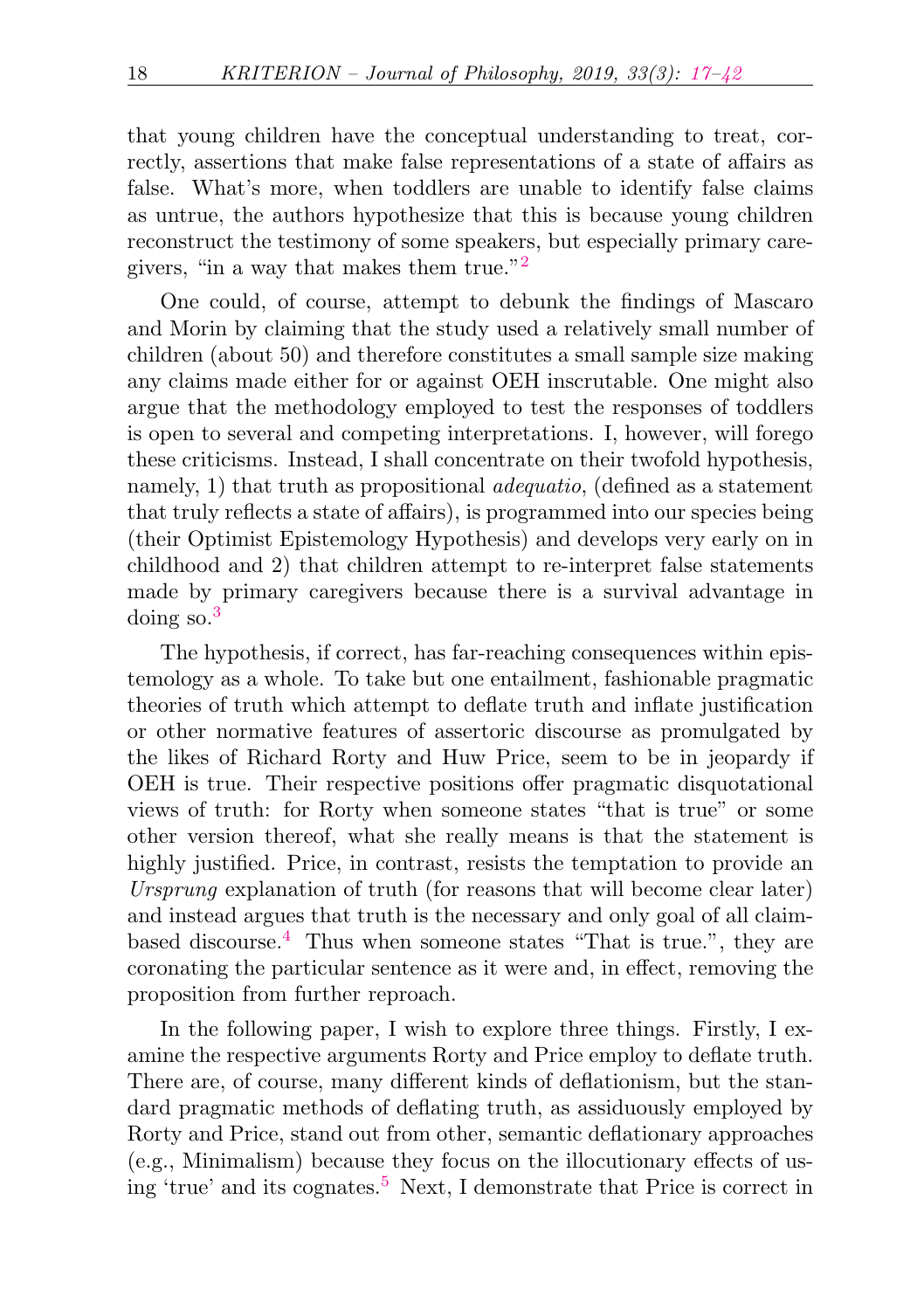<span id="page-2-0"></span>truth: interlocutors, ideally, pursue truth together. Thirdly, I show how Mascaro and Morin's thesis undermines Price's "global expressivist" position. I argue that Price conflates the normativity of truthfulness with the end goal of investigative inquiry, namely, truth itself. Truthfulness and not truth is the elusive third norm of avowal practice. Finally, I demonstrate how an implication of the second claim of OEH namely, that, "vigilance towards misinformation could be an adaptive response to a child's increased social autonomy" is consistent with the further development of the ontogeny of truth in children as they mature into adults despite the tendency for some adults to be duped by ideology.<sup>[6](#page-20-0)</sup> I conclude by supplementing Price's 3-D holographic metaphor (which is intended to demonstrate the necessity of conjoining subject and object aspects of naturalism in order to form a holistic whole) with a fourth dimension, time. To be a naturalist is to possess, act and practice an ethos and this ethos is defined by a subject's ongoing commitment to truth and truthfulness.

### Section I: Richard Rorty on Truth

<span id="page-2-2"></span><span id="page-2-1"></span>Rorty in "Science as Solidarity" writes, "There is nothing to be said about either truth or rationality apart from descriptions of the familiar procedures of justification which a given society—ours—uses in one or another area of inquiry."[7](#page-20-1) Rorty's epistemic position is such that truth, the truth or Truth (whatever nominalization of truths one wishes to use) are not necessary to make statements. As a pragmatist, Rorty upholds the methodological rule of "no difference without a practical difference."[8](#page-20-2) As Rorty himself explains this principle: "Pragmatists think that if something makes no difference to practice, it should make no difference to philosophy. This conviction makes them suspicious of the distinction between justification and truth, for that distinction makes no difference to my decisions about what to do."[9](#page-20-3) For Rorty, the best way to understand epistemic concepts such as truth, warrant, evidence and so forth is to examine the linguistic vehicles utilized to transit these notions. The primary transport of such epistemic terms is assertions. Thus, by analyzing the conditions that make assertions and statements possible, one can determine the essential components of sentences that purport of truth.

<span id="page-2-3"></span>Assertoric discourse, of which scientific and other forms of inquiry are a species, is defined by the acceptance, challenging and denying of claims.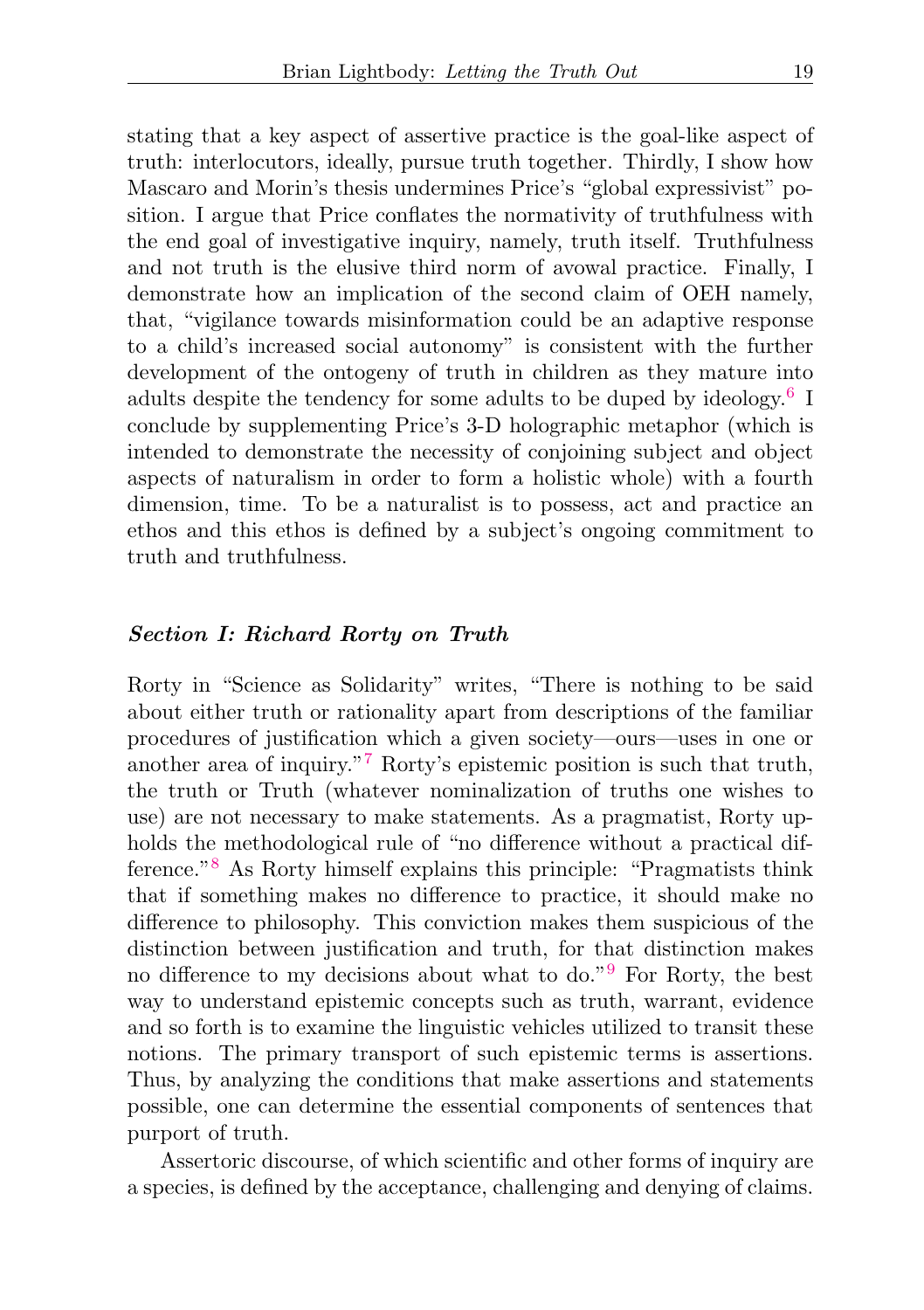For this practice to occur, it is imperative that such claims be taken seriously–– assertions must be expressed by a sincere speaker/writer who gives assent to the statements with which she agrees. Second, the speaker or writer must justify her views with reasons. Sincerity and justification are clearly normative conditions and are therefore referred to as the first and second norm of claimed-based discourse. For Rorty, the above two constraints are the only normative components assertions require. The elusive third norm, truth, is not essential so holds Rorty when playing the game of stating, assenting to, and denying assertions.

<span id="page-3-0"></span>What then of truth, the third norm, we may ask? According to Rorty, the notion of truth plays neither a metaphysical, epistemic, semantic, nor normative role when it comes to the practice of making assertions and denials. Truth has no metaphysical role to play because truth does not exist outside of our procedures of justification and discursive practices in which we know our way around.<sup>[10](#page-20-4)</sup> Any notion where reality somehow existed beyond these procedures would be unknowable and hence of no practical purpose. Rorty proclaims that we must abandon the third dogma of empiricism which holds that there remains a division between the schemes we use to organize the sensory world and the content of the world that exists somewhere beyond these arrangements.<sup>[11](#page-20-5)</sup> The model is self-contradictory; if we cannot in principle know what the world is like then we cannot claim that our perspectives describe the world as it is independently from those very perspectives because we would have no way to perform an accurate measurement of our schemas and no way of knowing what the schemas are mapping onto.

<span id="page-3-2"></span><span id="page-3-1"></span>Turning now to the justificatory, truth has no epistemic role to play when examining the reasons for the holding of some assertion. When one argues that a claim is not true, one is not arguing that the speaker has not adequately viewed the real facts of the matter because one cannot "... separate out the world's contribution to the judgment forming process from our own."[12](#page-20-6) What the person is, in effect, saying, so holds Rorty, is that the speaker is not justified; the reasons given to support some assertion are inadequate, or irrelevant, are inconsistent, are insufficient or are not appropriately weighted, etc. It is the notion of justification then which bears the epistemic and normative weight of assertoric discourse. Truth is not a load bearing notion, epistemically speaking. Given that justification has an enormous load to bear in Rorty's construal of avowal communication, it is prudent to examine Rorty's idea of justification in more detail.

Rorty makes clear, in *Contingency, Irony, Solidarity*, that justifica-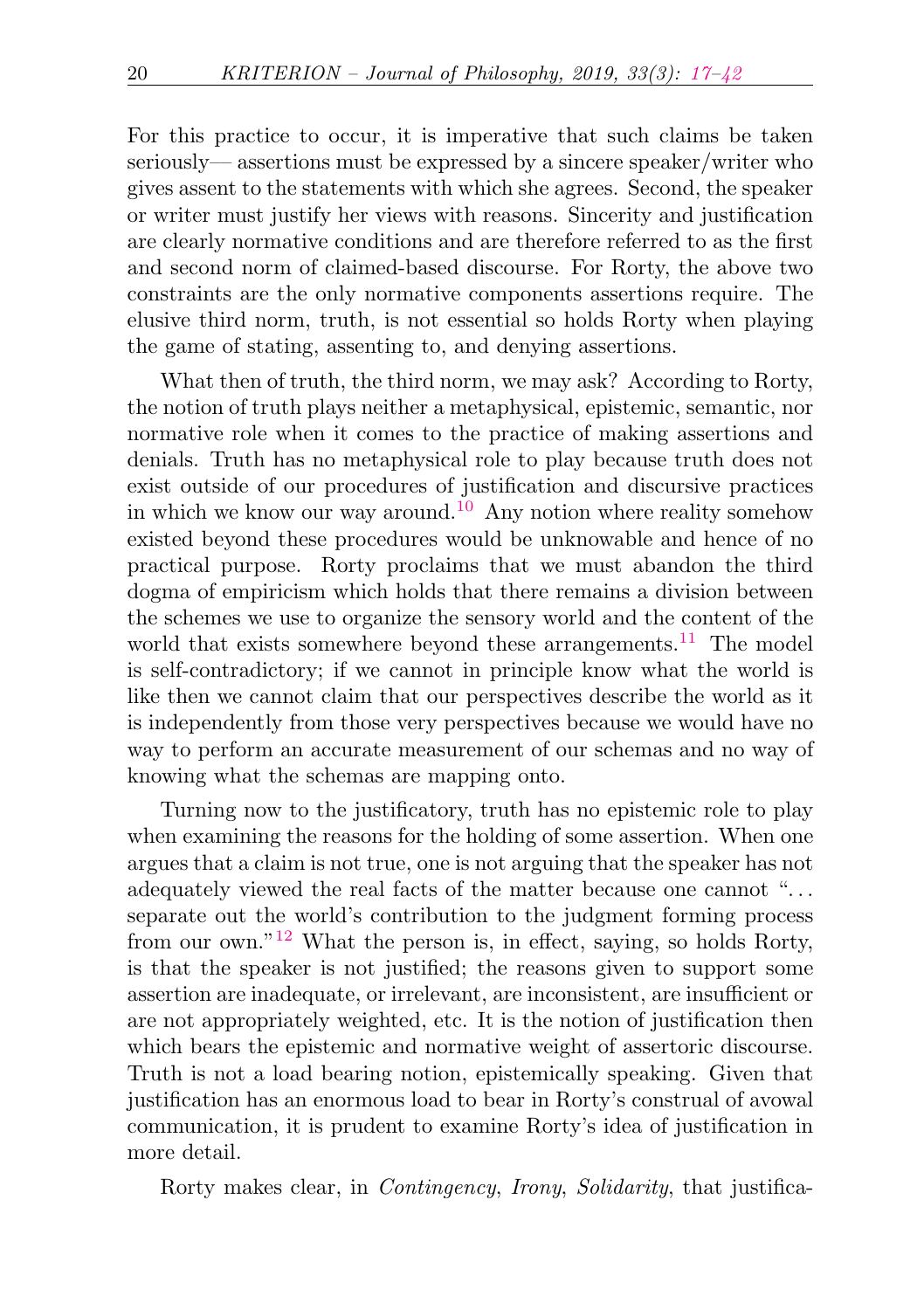<span id="page-4-0"></span>tion, for him, is not uniform but varies from discipline to discipline and, more importantly, from audience to audience. Rorty argues that the world, as we describe it, cannot be reduced to any particular model, idea or theory. The idea of holding perspectives on a singular reality where reality stands outside of these perspectives should be outrightly rejected. All there is, Rorty evinces, are a fixed number of "language games"— academic discourses and disciplines that determine the meaning of sentences and therefore of justified belief within that particular context. Rorty explains: "Uttering a sentence without a fixed place in a language game is, as the positivists rightly have said, to utter something which is neither true nor false—something which is not, in Ian Hacking's terms, "a truth-value candidate."[13](#page-20-7) Philosophers should not view the different languages of academic disciplines as separate jigsaw pieces where the end-goal is to fit them together in a feeble attempt to unify both our language (and our knowledge) into one, grand, supervocabulary. To view justification in this manner would entail that no statement is ever truly justified because all statements would be true only according to some angle or perspective on "the truth." Holding this position would be disastrous because we would never be able to exorcize the ghosts of Descartes, namely, of discovering a method that would ground the sciences on some perfect, epistemically secure metaphysical foundation. Thus, according to Rorty, such questions such as "What is the place of consciousness in a world of molecules? Or "What is the re-lation of language to thought?"<sup>[14](#page-20-8)</sup> Are ill-formed questions because they presuppose that the justificatory procedures accepted in one language game hold for another. Rorty himself best summarizes the upshot of this approach by writing: " $\dots$  since truth is a property of sentences, since sentences are dependent for their existence upon vocabularies, and since vocabularies are made by human beings, so are truths."<sup>[15](#page-21-0)</sup>

<span id="page-4-2"></span><span id="page-4-1"></span>Following Rorty's first step of deflating truth one might claim that there are truths in physics, truths in history and truths in geology but no Truth or the truth. Holding there is but one Truth is to view the impossible. It would entail claiming that such statements–viewed through the optics of the academic discipline in which they are couched–are necessarily limiting perspectives on the world. However, if this were the case, then what constrains them? Thinking of Truth instead of truths is to engage in the perverse practice of Platonic nominalization which entails thinking of goods in terms of the Good. However, neither nominalization, whether it is the Good, the Truth or Beauty with a capital B, is particularly helpful and thus such notions remain vacuous when they are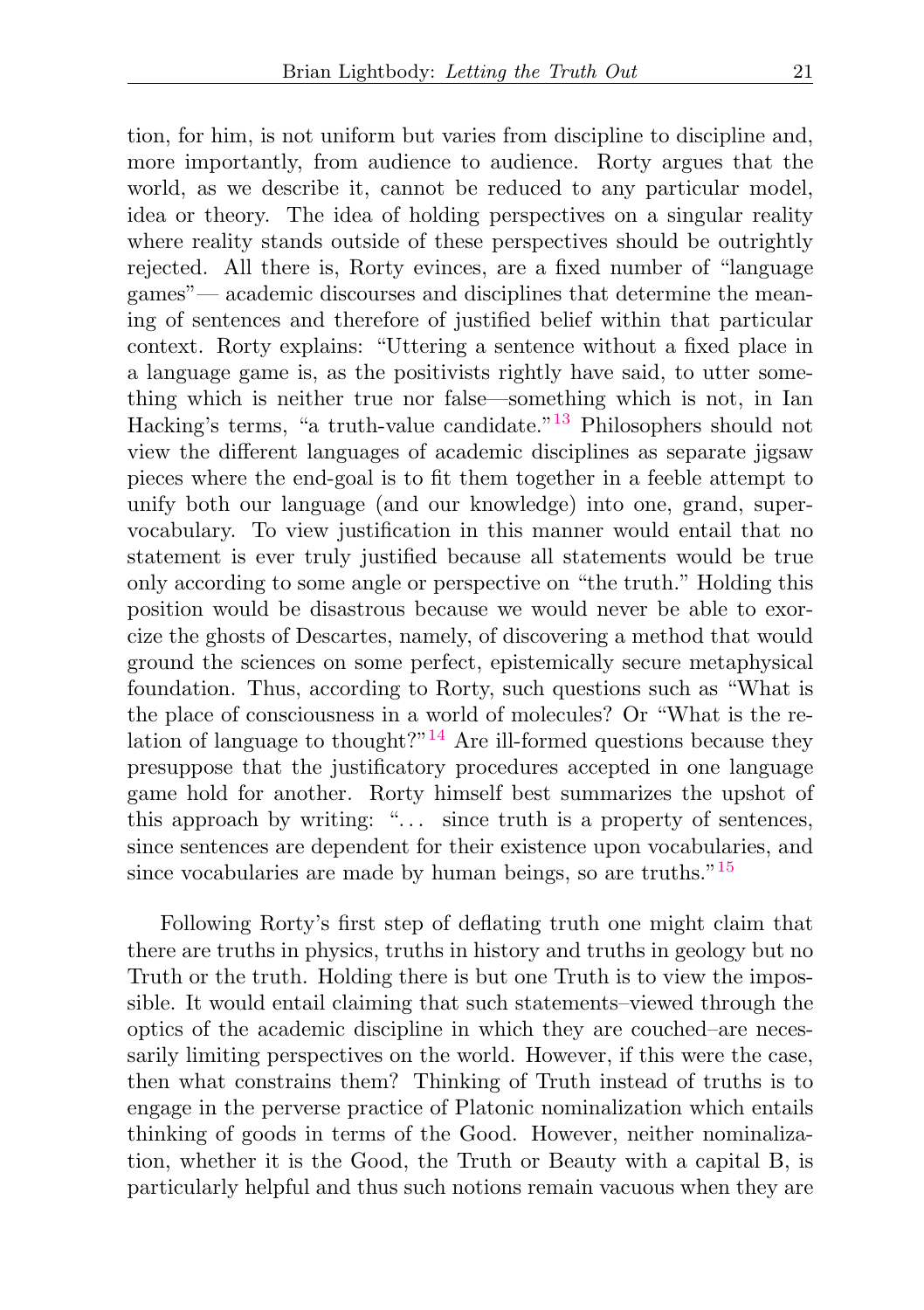<span id="page-5-0"></span>allowed to operate detached from the conditions that make them pos-sible.<sup>[16](#page-21-1)</sup> "If... my doubts are unspecific and abstract as Descartes'-if they are such that I can do nothing to resolve them–they should be dismissed, as they were by Peirce, as 'make-believe. Philosophy should ignore them."<sup>[17](#page-21-2)</sup>

<span id="page-5-2"></span><span id="page-5-1"></span>Turning to Rorty's second and final deflationary step, it is clear that even little t truths do not exist. So-called truths refer to 'facts,' but socalled facts (sentence-shaped objects Strawson declares) are much like complex, linguistic nodes functioning within, and constituted by, a network of beliefs, positions, theories and observation reports within the particular academic discipline in which they are housed. "The problem is not with funny, Platonic, 'hyper-objectivized' facts," Rorty asserts "but with any sentence shaped non-sentence, any putatively (in McDowell's words) 'non-conceptualized configurations of things themselves."<sup>[18](#page-21-3)</sup> The problem, demonstrated and highlighted by the likes of Kuhn and others, is that one cannot isolate facts from theories nor theories from facts and thus there is no bright line distinguishing what data input from conceptual output is. "In so far as they are not-conceptualized, they are not isolable as input. But in so far as they are conceptualized, they have been tailored to the needs of a particular output-input function, a particular convention of representation."[19](#page-21-4)

<span id="page-5-3"></span>Finally and now turning to the semantic, truth does not convey additional meaning to a proposition once one adopts a deflationary alethic schema or, conversely, once justification has been inflated to take truth's place. One way to understand propositions in the semantic sense of the term is to interpret them along Tarskian lines. Thus, using Tarski's T schema, the proposition, 'Snow is white' is true just in case snow is white. However, under a Rortian deflationary picture, such sentences may be interpreted, without loss of meaning as J schemas. The same sentence 'Snow is white' is justified just in case the speaker of the sentence provides direct sensory evidence, corresponding reasons, and so forth to warrant his claim. Warranted assertability preserves, without loss of meaning, so holds Rorty, the assignment of truth we typically give to sentences under a more metaphysically robust reading. "If assessment of truth and assessment of justification are, when the question is about what I should believe now (rather than about what I, or someone else, acted as we did), the same activity."[20](#page-21-5)

<span id="page-5-4"></span>In deflating truth along all the above three axes, Rorty's pragmatic model attempts to expose the real essence of truth, as it were, as nothing more than a convenient fiction; there are no epistemic, semantic, or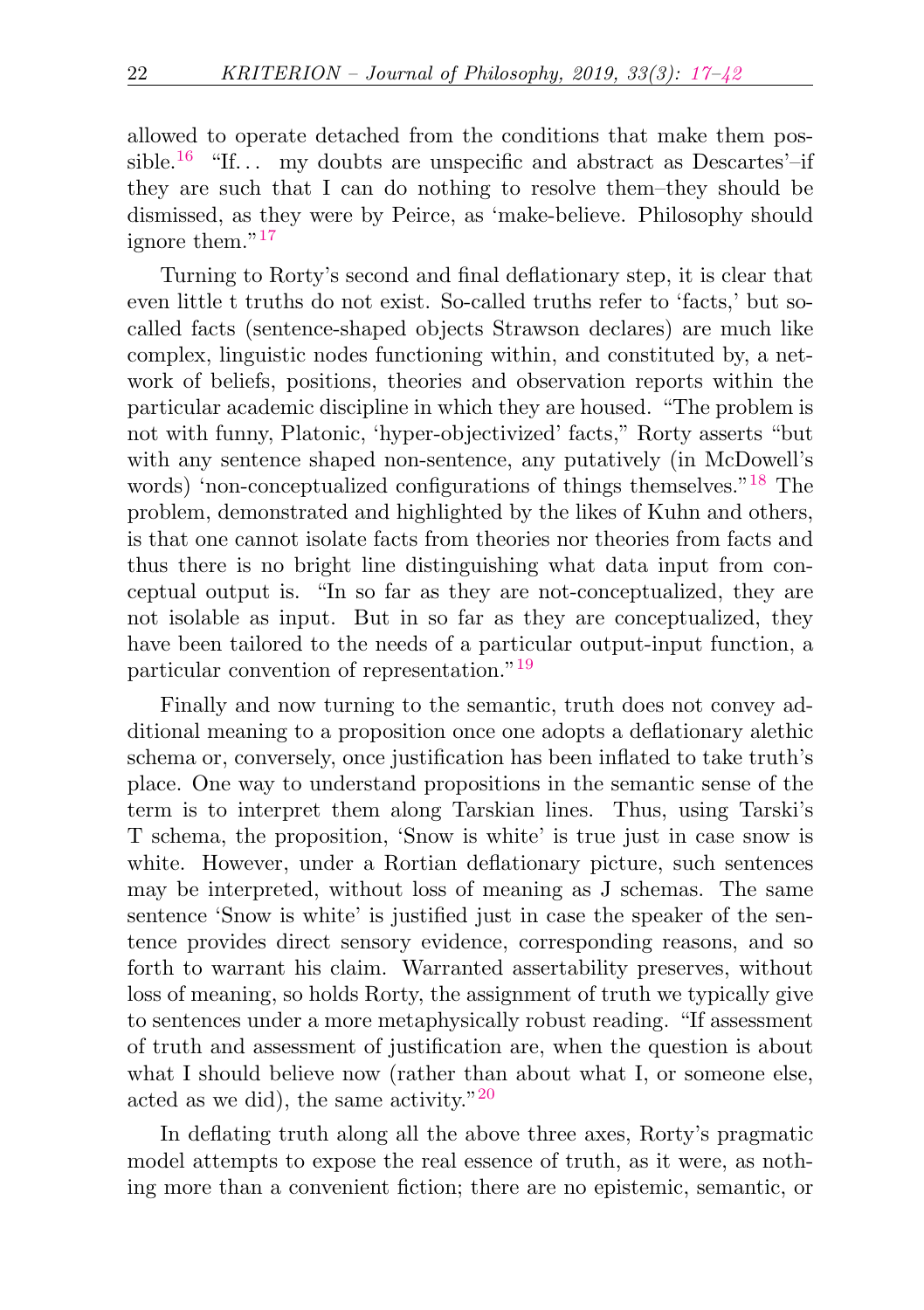<span id="page-6-1"></span><span id="page-6-0"></span>metaphysically interesting questions to be engendered upon pondering the question "What is truth?" in a typical Socratic, What is x? manner.[21](#page-21-6) Truth, according to this view is just a property language-users use to confer a special status on some sentences and not others. However, in fact, what is meant by truth is intersubjective agreement, "justified to the hilt" as one astute commentator on Rorty's work puts it, according to what a particular community deems to be warranted methods of inquiry and justification.<sup>[22](#page-22-0)</sup> Justification, according to an audience, however, does not entail that epistemic warrant is simply *determined* by a community. As Rorty points out in an earlier paper, although ... "justification is relative to an audience and that we can never exclude the possibility that some better audience might exist, or come to exist to which a belief which is justifiable to us would not be justifiable."<sup>[23](#page-22-1)</sup> Truth may be used in a disquotational, commending and cautionary tone, but make no mistake—in declaring a statement to be true we are not adding anything to the statement that justification cannot handle.<sup>[24](#page-22-2)</sup>

<span id="page-6-4"></span><span id="page-6-3"></span><span id="page-6-2"></span>Non-pragmatists have long pointed out problems with Rorty's new construal of truth. Charles Taylor, for example, argues that Rorty is committed to scheme/content dualism and, therefore, is a representationalist after all because he advocates and defends a deflationist model of truth when dealing with input from the world as opposed to the traditional, metaphysical correspondence model. However, by defending one model as superior to some other, Rorty must hold the model defended in higher regard than the model rejected, so argues Taylor.<sup>[25](#page-22-3)</sup> But on what grounds can Rorty justify this hierarchy? The only appeal Rorty can make to justify his position is to argue that the pragmatic model he endorses is a more accurate model when it comes to describing how subjects actually deliberate when they are engaged in assessing the claims of some speaker. That is, it is false to say that one is investigating the truth of some speaker's assertions. What one is truly doing, Rorty implies, is evaluating how the speaker justifies her claims.

<span id="page-6-5"></span>Perhaps Rorty's best response to the above criticism is to hold the line against what he calls "metaphysical activism." Metaphysical activists defend representationalism and therefore scheme/ content dualism "come what may" even though the position defended does not seem worth the trouble. Thus, Rorty concludes, raising finer, more critical analyses of realist intuitions is therefore futile because the pragmatist "... cannot appeal to neutral premises, nor to widely shared beliefs" between the two cultures.[26](#page-22-4) Instead Rorty advocates a more rhetorical approach in his attempt to foment socio-cultural change by asking the metaphysical re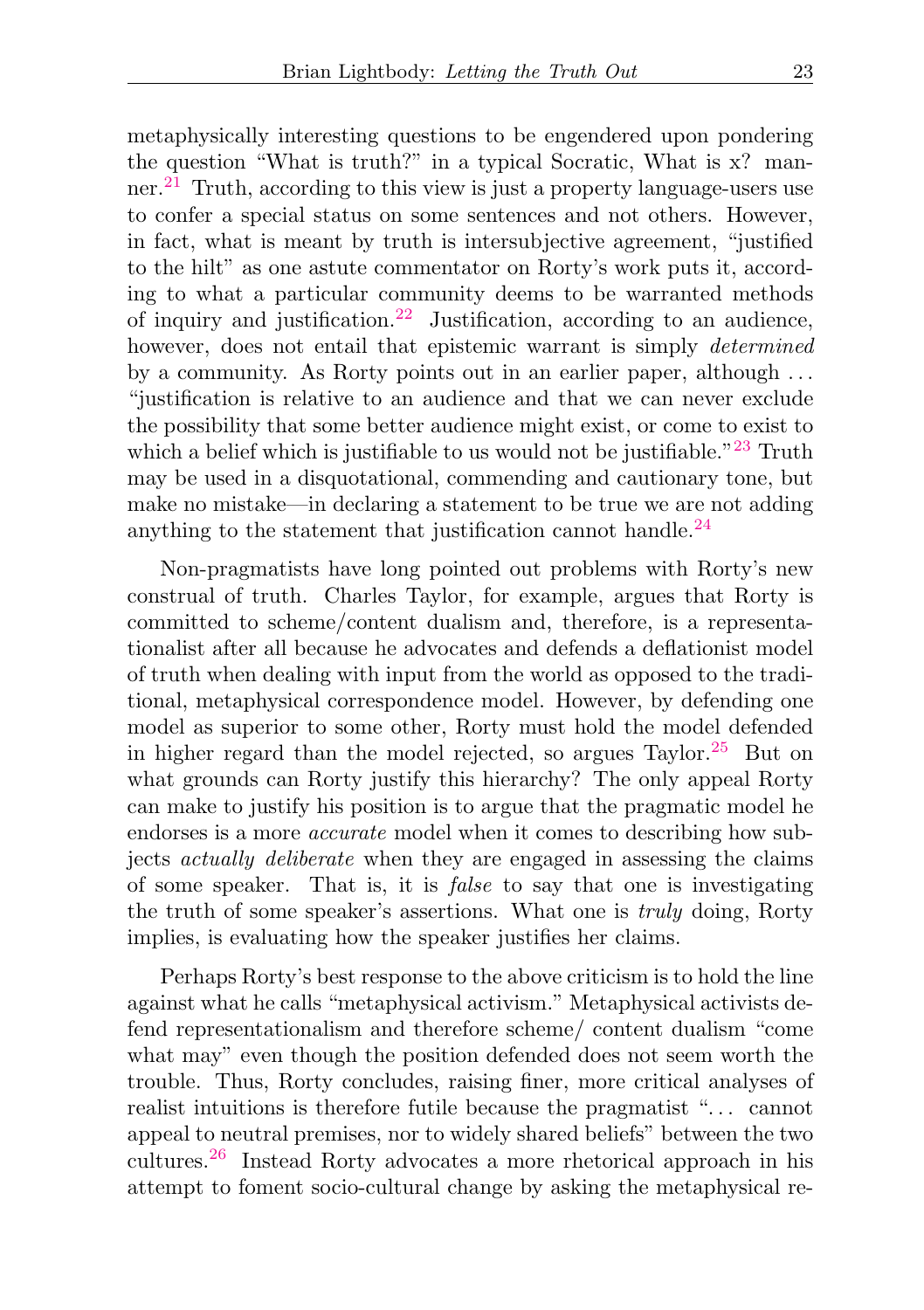<span id="page-7-0"></span>alist such questions as: "What good do the intuitions you painstakingly salvage do us? What practical difference do they make?"<sup>[27](#page-22-5)</sup>

In Rorty's political work, Achieving our Country, he answers the above question and illuminates the political and social problems that occur when one nominalizes truth. For in maintaining that all assertoric discourse but especially those of a political and moral bent, needs to reflect some truth that stands outside of it, one endorses a totalizing, authoritarian system that enframes all dialogue and, thereby, subjects all forms of inquiry to external control. It is the undemocratic nature of such a Platonic, nominalizing truth that Dewey, Rorty's intellectual hero, rejected the correspondence model, so Rorty avers. "The proposition", Rorty declares,"was that democracy is the only form of moral and social faith which does not" (for Dewey) "rest upon the idea that experience must be subjected at some point to some form of external control: to some authority alleged to exist outside the processes of experience."<sup>[28](#page-22-6)</sup>

<span id="page-7-2"></span><span id="page-7-1"></span>Elsewhere in Achieving Our Country, Rorty contends that a theocentric view of truth (the correspondence model) creates political "movements" in contradistinction to Rorty's preferred political course of action, "campaigns." Movements are problematic, according to Rorty, because they are destined to fail. As Howe contended, "they must always struggle but never quite triumph and then, after a time, must struggle in order not to triumph."[29](#page-22-7) Thus, in deflating truth, we thereby replace political movements with a series of campaigns which, unlike the former, tackle social and political issues from the ground up, encouraging input and dialogue at every step of the way. A movement, in contrast, allies itself with an adequatio theory of truth such that action in the name of the movement must match up with some pre-established extra-discursive true goal or state. However, this pre-ordained, uncontestable, end-goal Rorty contends, is a dangerous course of action indeed.

# Section II: Resisting the Ur-Urge of Pragmatism: Huw Price on Truth

I now turn to Huw Price, another pragmatist who agrees with Rorty's attempt to denominalize truth. Unlike like Rorty, Price does not succumb to the Ur-urge of the pragmatist, which is to equate truth with something else, to reveal the true nature of truth as such. Instead, Price ably resists the temptation of addressing truth on a meta-level entirely and instead remains fixated on the necessary pragmatic conditions for the making and denying of claims. His criticism of Rorty, then, takes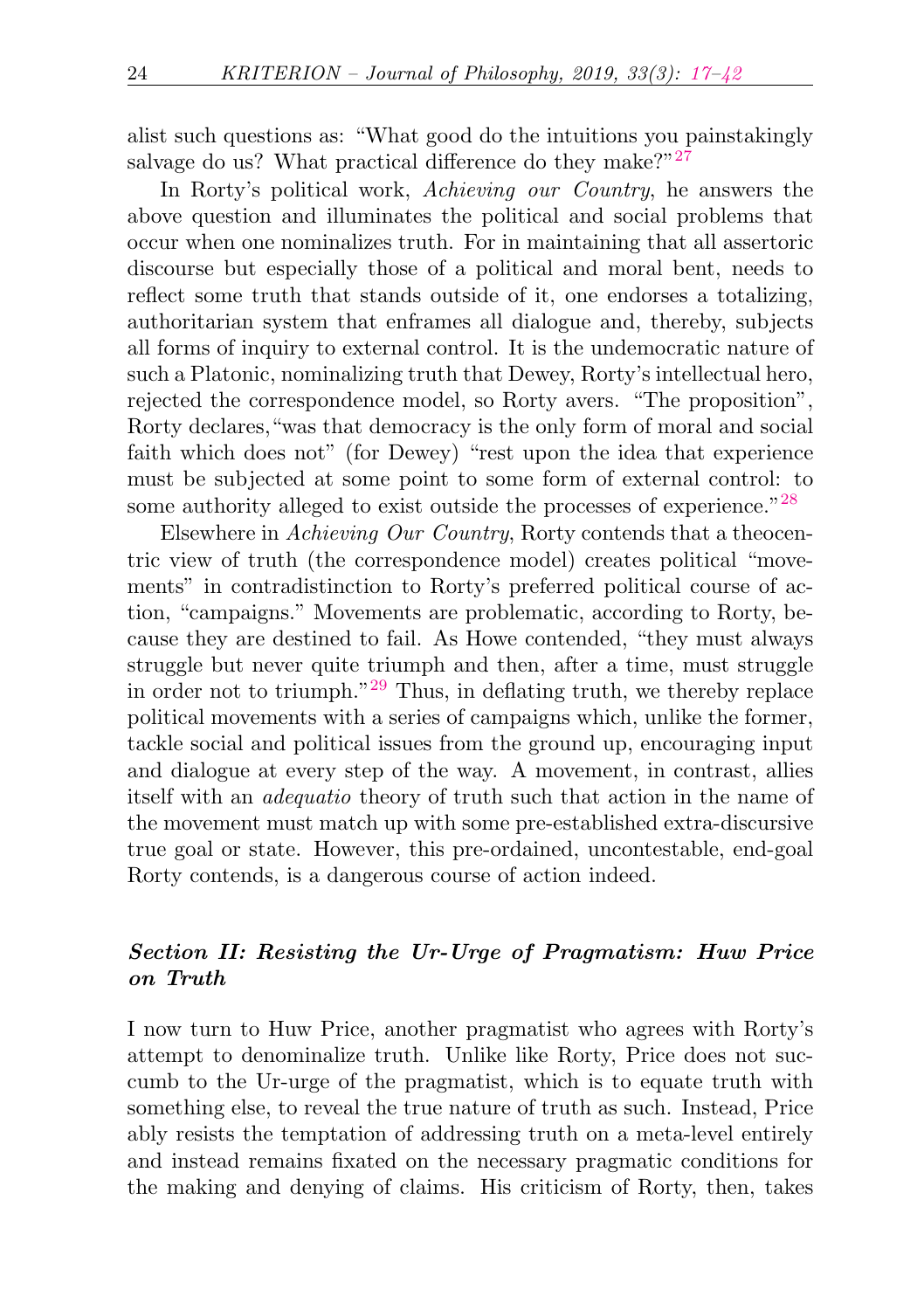place from within the same pragmatic culture and, therefore, is more piercing than those posed by metaphysical realists. According to his analysis, when it comes to truth's normative role, there is no substitute: without truth, Price boldly states, "the wheels of argumentation would not engage."<sup>[30](#page-22-8)</sup>

<span id="page-8-0"></span>Price's idea of truth is that it serves as normative friction: it directs the course of discussion when claims are made. By holding to a standard that is more than just warranted assertion, speakers can and indeed must engage in dialogue with each stakeholder of a conversation regarding a course of action or position adopted. Without the search for truth as a guiding standard, contrary assertions would be inherently irresolvable because each person would use his or her personal evidence, reasons and so forth for the justification of some claim. Since, however, I can neither stand in my interlocutor's sensory space nor logical space of reasons as Sellars would say to view her evidence from her point of view, we would effectively shout past one another when either asserting or denying claims.<sup>[31](#page-22-9)</sup>

<span id="page-8-1"></span>Indeed, for Price, this idea of shouting past would not take place because interlocutors would immediately see no point engaging in substantive argumentation in the absence of truth. Since there is nothing objective to argue about, because an objective truth with which to appeal, does not exist, the very notion of argumentation would be incoherent and impossible to understand.

<span id="page-8-2"></span>This last point is concretized by Price in his well-known fictional, inventive and ultimately impossible community of speakers called Mo'ans—speakers who do not believe in truth and thus offer *merelyopinionated assertion*  $(MOA)^{32}$  $(MOA)^{32}$  $(MOA)^{32}$  Such speakers engage in dialogue and argumentation but never invoke the third norm (truth) in doing so. They "criticize each other for insincerity and for lack of coherence, or personal warranted assertability. But they go no further than this."<sup>[33](#page-22-11)</sup> Agreement between two M'oans would not entail assent to a proposition believed to be objectively true, but rather function like an agreement of opinion that takes place in a "bar or restaurant" such as "Ditto" "Here, Here!"<sup>[34](#page-22-12)</sup>

<span id="page-8-4"></span><span id="page-8-3"></span>But agreement concerning what particular state of affairs Price now inquires? Surely M'oans who are in agreement with one another express agreement over some matter of fact and agree as to what the facts of the matter are. A Moan's opinion is about something after all, and the belief in the content or aboutness of a conceptual construal of some state of affairs entails that one accepts, at a minimum, the following theses. 1) That the belief assented to is justified and 2) that one's construal of the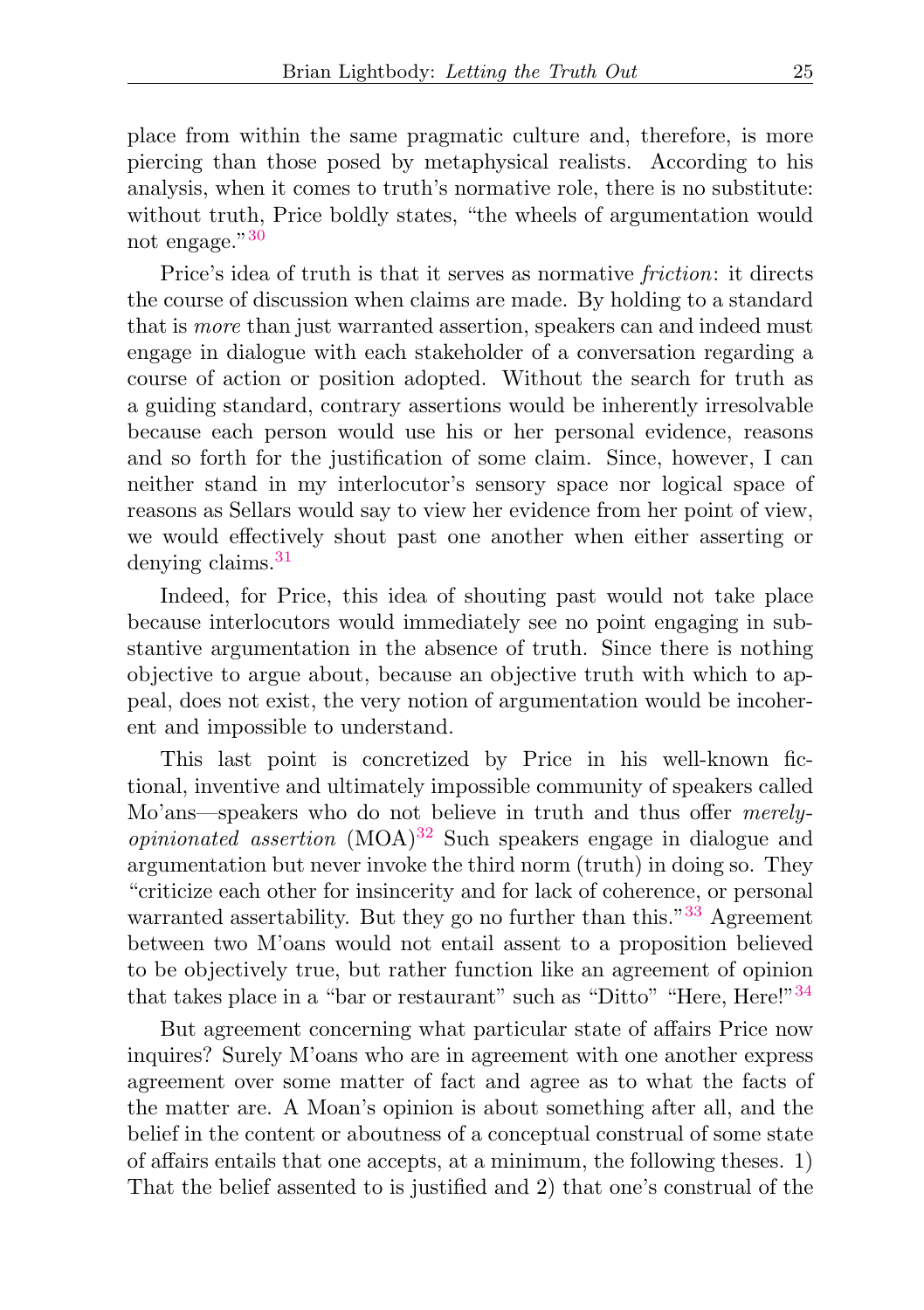belief is an accurate representation of the thing discussed. It is difficult to see how sincere agreement over anything important could take place if individuals did not give assent to the truth regarding the content of an interlocutor's statement or indeed to their own.

Disagreement in an M'oan community is perhaps even more perplexing. For Price, real disagreement in such a community would not occur because it would be otiose—if there is no objective matter of the topic at hand, and no epistemic purchase of objective reality to be had (truth as adequatio) then disagreement is either meaningless or something else entirely. Without a way to resolve the disagreement, Price avers, the mere approval and disapproval of assertions would lose their bite and thus enervate assertive discourse entirely by depriving it of one of its primary sources of motivation: the reward a community bestows on an argument or position accepted as true.[35](#page-22-13) Although Price is not explicit in stating that assertoric discourse is an agonic practice it is heavily implied in his paper and responses.<sup>[36](#page-22-14)</sup> The agonic aspects of discourse will be sharpened towards the end of this paper. In effect, I argue that while Price sees the principal agonic struggle intersubjectively, I see it as intrasubjective.

<span id="page-9-2"></span><span id="page-9-1"></span><span id="page-9-0"></span>The upshot of Price's account is that truth must remain the endgoal in the game of assertions for without truth, contrary assertions and denials would be too slippery and skate past each other without any encounter. "Without truth, Price declares, the wheels of argument do not engage; disagreements slide past one another."[37](#page-22-15) It is only the normative desideratum of truth that compels those engaged in assertive practices to consider the sincerity with which others and themselves hold statements as well as the justificatory merits of statements made by others who hold such assertions as warranted and, therefore, likely to be true in that agent's subjective opinion. Truth as a third norm may not be as obvious as the other two because it is the ever-elusive holy grail of all statement-based discourse. However, for all its elusiveness, it remains a goal that all investigators seek to attain.

To my mind, Price has raised an essential condition of assertoric practice that Rorty overlooks. There are, however, troubling aspects to Price's answer to those who believe that truth is more than just a norm. One of the issues with Price's argument is that it is unclear what role truth would play, if any, once two speakers deflate truth to a normative position. If two interlocutors attempt to argue with each other while knowing that there is no metaphysical, no nominalized objective standard that can be reached then it seems difficult to imagine how an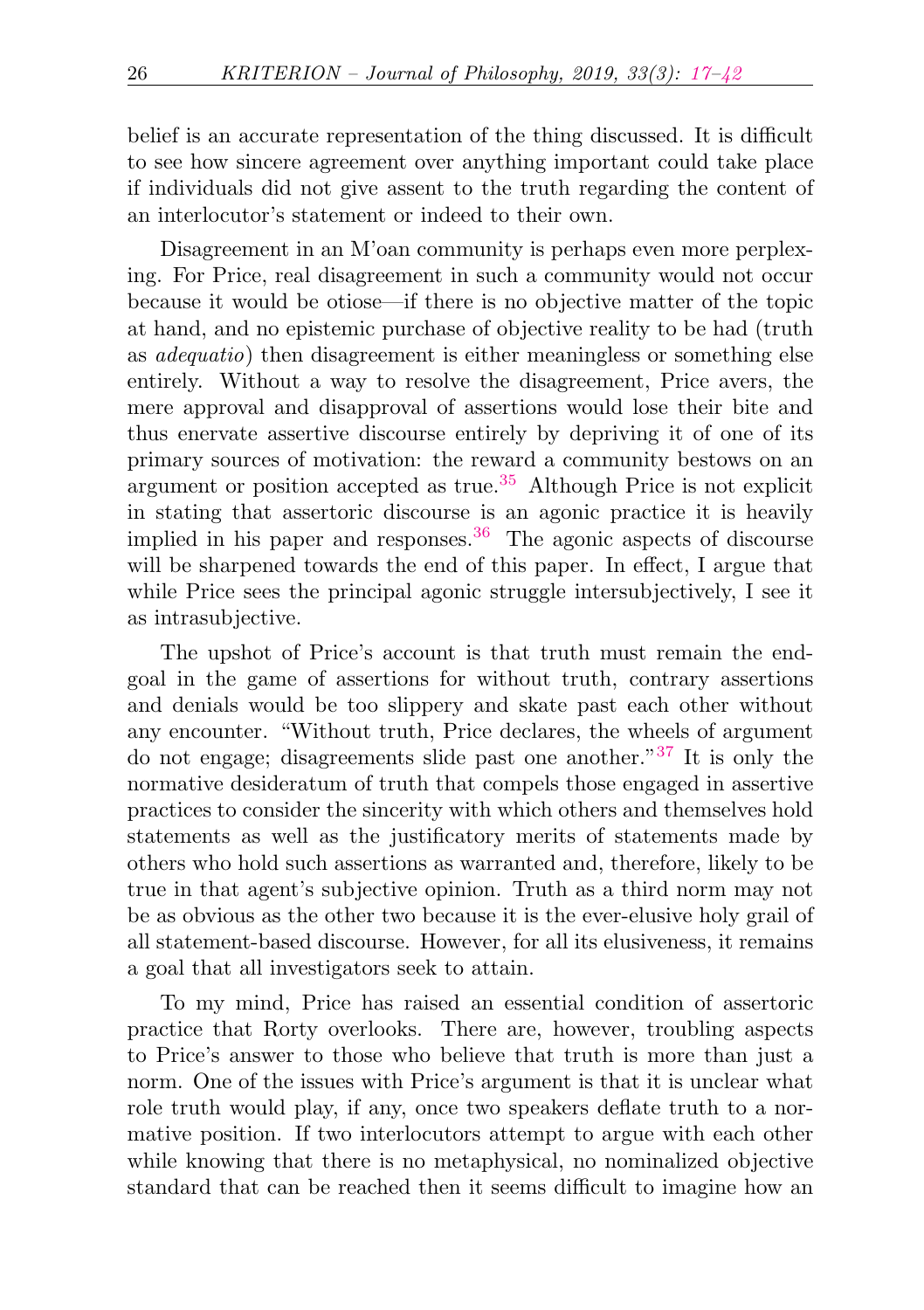argument would get off the ground. Surely participants in an argument need to believe in a realist metaphysics and an epistemic adequatio notion of truth for the initiation, sustainment and if required, possible resuscitation of inquiry. Once the illusion of truth as nominalized idea is rejected and only a pragmatic, normative ground remains then the jig is surely up, argumentation would not take place.

<span id="page-10-0"></span>Price anticipates the above objection, but his response is on rather shaky ground. According to Price, those who recognize that truth is just "convenient friction" would still argue in exactly the same way before the 'true' structure of truth, as it were, was revealed. Price calls this objection the threat of "dialogical nihilism" and dispatches it quickly us-ing, in my view, a rather questionable analogy.<sup>[38](#page-22-16)</sup> He claims that seeking truth is analogous to seeking an individual who is sexually attractive or food that is savory: though we may believe that there are clear criteria that a person or food item would need to satisfy such that we call either one attractive our criteria are not causally efficacious. We do not act based on these criteria but rather invoke them to justify what we, presumably, are already biologically determined to find desirable.

Moreover, it may be the same with truth, Price declares. There may be a biological need to recognize the third norm as more than just a norm. The recognition of truth for what it truly is, namely as a biologically imposed norm, however, would not change the goal of propositional communication precisely in the same way that the recognition of why I believe some person or food item to be attractive would not weaken my desire for that person or object. Interlocutors would continue to pursue the truth of some matter just as diligently and energetically as before.

<span id="page-10-1"></span>But if the pursuit of truth is analogous to the pursuit of food and sex, then can we not reduce truth to an evolutionary capacity in the Morin and Mascaro sense? Assuming Price is right, that is, once the curtain on truth is pulled back and the real picture on truth is revealed then surely the norm of truth is no norm at all. Truth becomes a hard-fact biological restriction, an evolutionary a priori necessary condition for the very possibility of argumentation. The idea of truth cannot simply be shaken off whether construed as "convenient friction" or "justification to the hilt" but instead must be adapted within prescribed contexts just as the children in Mascaro and Morin's study group intuitively adapt to the false assertions made by their primary caregivers by reinterpreting these statements so as to make them true.<sup>[39](#page-22-17)</sup> Truth, under Price's model, sheds its normative skin and begins to adopt a metaphysically necessary descriptive quality.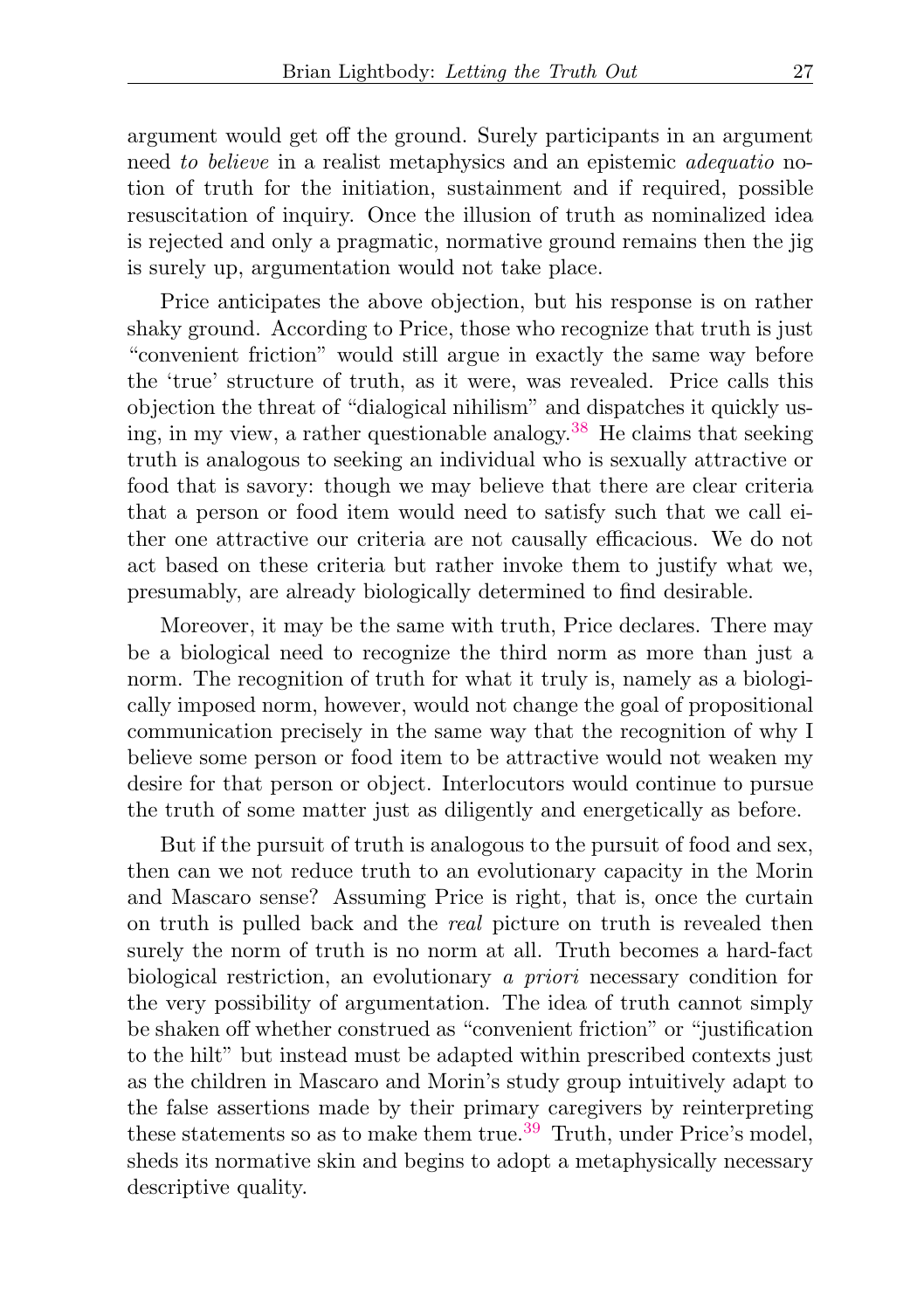Also, Price's analogy seems to contradict findings in experimental psychology and common-sense. The concept of cognitive transformation shows that belief and desire are a two-way causal conduit. Appetites may influence the belief one may come to have about an object which may make it more or less desirable than it otherwise would be and vice versa–belief can come to assess an object as less or more desirable depending on the features of the object on which one focuses.

What's more, there is voluminous empirical research confirming cognitive transformation. As one researcher wrote regarding appetite suppression:

<span id="page-11-0"></span>"It became clear that delay of gratification depends not on whether or not attention is focused on the objects of desire, but rather on just how they are mentally represented. A focus on their hot features may momentarily increase motivation, but unless it is rapidly cooled by a focus on their cool, informative features. . . .it is likely to be excessively arousing and trigger the "go" response."[40](#page-22-18)

<span id="page-11-1"></span>Parsing the conclusion of this meta-study, the researchers showed that appetites can be aroused or cooled depending on how agents think about the features of the objects desired. If one focuses on "hot" aspects of an object such as the crunchiness of one's favorites flavor of potato chips, then one is more likely to indulge the appetite.<sup>[41](#page-22-19)</sup> If, however, one focuses on "cool" aspects such as the abstract shape a potato chip might take one is more likely to delay the satisfaction of the appetite or indeed negate it completely. The same could be said for the sexual appetites: focusing on the unappealing aspects of some individual makes that person less attractive overall and vice versa–delaying sexual appetites may make some person appear more desirable than he or she otherwise would be. If Price's analogy holds then truth is a biological need on the same level as either sex or food, and therefore our so-called "appetite" for truth would be subject to the psychological principle of cognitive transformation as well. But, if this is the case, then Price is wrong: two sophisticated arguers who know that truth merely is a norm and not an objective state of higher understanding would be disinclined to inquire into the nature of nature, they would lose their appetite for truth, just as reframing food appetites can change their hot or "go" properties.

The identification of nutritional needs and sexual appetites with truth is false in another way too. One can give up sex by becoming celibate or, give up foods that we may be biologically programmed to find highly desirable. Indeed, if one is sufficiently motivated one may give up food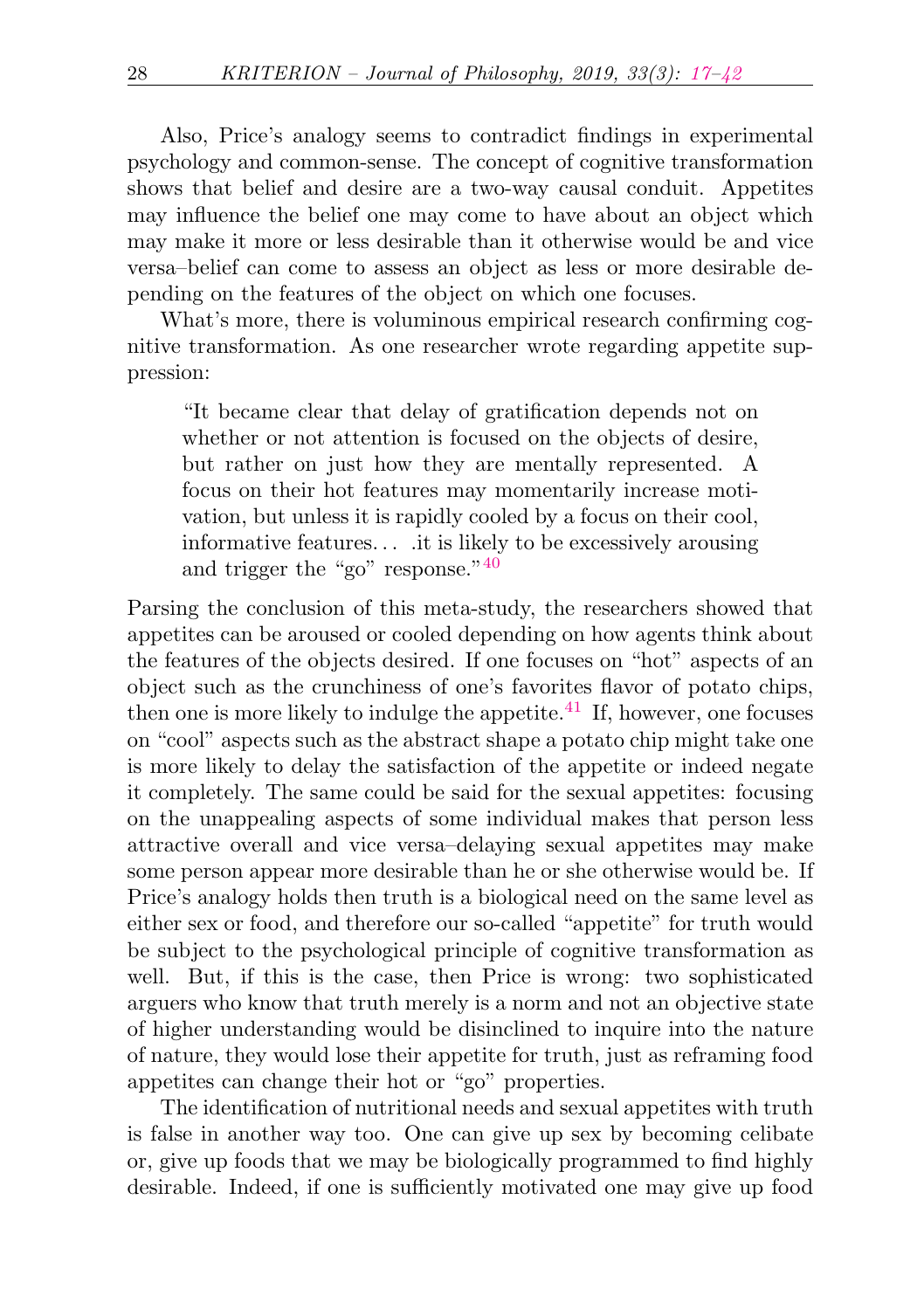altogether. However, can one give up truth? What would it mean to extricate truth from belief and correspondingly tether belief to some other concept? Take celibacy for example. The practice is often coupled but not always to some religious or spiritual belief set. Whether the celibate is a Catholic priest or Buddhist monk one is celibate because one believes that there are lower and higher perspectives on oneself. One can see oneself as a sexual creature, essentially, or one may choose to think of oneself through a different perspective (e.g. as a child of God in the case of the priest or if Buddhist to see sex as a Dharma, an illusion and form of thirst preventing one from true Enlightenment/Nirvana). In either case, one seeks to establish a higher, more profound, more truthful relationship to one's body and soul (or lack thereof in the case of the Buddhist), than that afforded by secular society. Sexuality can be transcended because the celibate believes in a higher calling, a higher truth.

Likewise, one can swear off certain foods high in fat or sugar because one recognizes lower and higher truths: that such foods are delicious but that these same foods will likely lead to an early death. In more extreme circumstances, there are those who have gone on hunger strikes to draw attention to a cause deemed more important than one's own existence. Bobby Sands, a member of the Irish Republican Army who died of starvation on the 66th day of a continuous hunger strike while in prison helps concretize this point: if Sands simply viewed the truth of his cause as stemming from a biological need it is doubtful that he would go to such extreme lengths to bring attention to it.

<span id="page-12-0"></span>The question to be asked, then, is whether such extreme ascetics could view their practices as anything other than one motivated by a higher truth or indeed truth itself.<sup>[42](#page-22-20)</sup> Phrased another way (and in Pricean influenced terms) could individuals who believed that truth was merely biological need, (TMB'ans) be celibates? Could TMB'ans go on hunger strikes? Could these types of ascetic practices be possible if one held the desire for truth to be nothing more than a glitch in our biological programming?

I would submit no because in order to engage in such practices one needs to view such rigorously severe exercises as something more than merely true according to one's biology. Freely denying one's basic biological need for food to advance some cause entails that the belief must be coupled to truth: no other coupling such as opinion, justification or even aesthetic criteria would provide the propulsion and continued impulsion for such a painful, excruciating practice. Truth cannot be a mere bio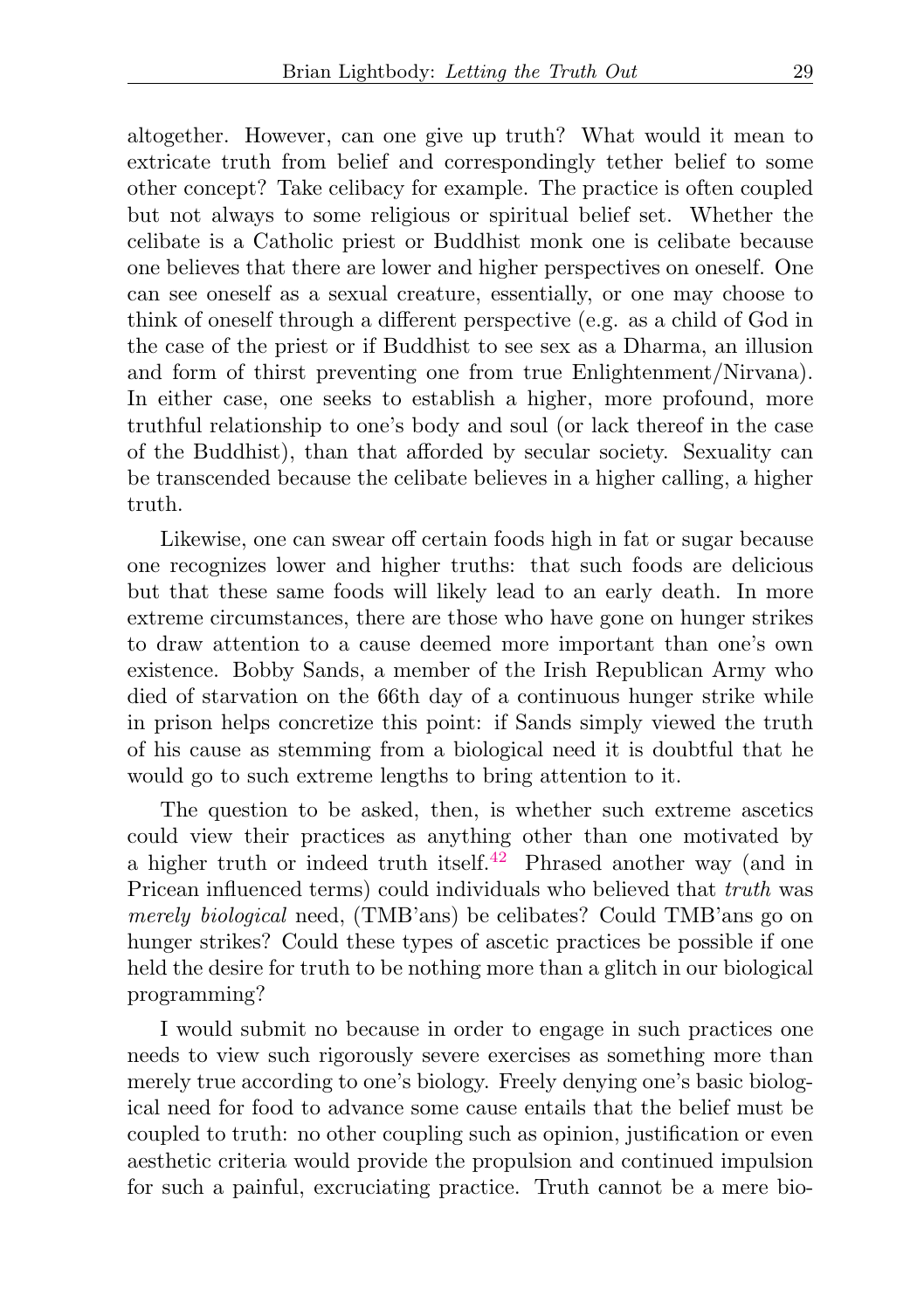logical endowment on par with either sex or food because it is the desire for, and realization of, the truth that can negate the inclination of these other desires.

#### Section III: Global Expressivism: A Pricean Defense?

One possible objection to the above line of argument is that it leads to other issues most notably "placement" or "location" problems. Such problems are, after all, one of the primary motivators for Price's global expressivist position, and, as such, I would be remiss if I did not at least examine what these problems entailed. Price notes, that, given a particular framework of reality say, empiricism or physicalism, expressions that appear to be statements of fact are hard to place. "Where are moral facts to be located in the kind of world described by physics? Where is our knowledge of causal necessity to go, if a posteriori knowledge is grounded on the senses?"[43](#page-22-21)

<span id="page-13-1"></span><span id="page-13-0"></span>The expressivist solution to these claims, following Hume, is to argue that supposed moral facts, such as, "Stealing is wrong!" for example, are not facts all. That is to say, they do not reflect external states in the world but are really expressions of approval or disapproval presented by a subject for a myriad of purposes (e.g., communication, admonishment, etc) which then "stain and gild the world."[44](#page-23-0) The solution, Price avers, "..is to move these problem cases outside the scope of the general program in question, by arguing that our tendency to place them within its scope reflects a mistaken understanding of the vocabulary associated with the matters in question."<sup>[45](#page-23-1)</sup> Once one recognizes that said expressions have been placed under the wrong category all along, the problem disappears.

<span id="page-13-4"></span><span id="page-13-3"></span><span id="page-13-2"></span>But there remains something troubling with this solution, Price notes. The issue is that it retains the representational language from which a true pragmatist wishes to free herself. Representationalism is reinforced because the answer cleaves language in two: scientific assertions represent the world, while statements made in other vocabularies, like ethics and aesthetics, do not. There are, then, two parts to a traditional expressivist or non-cognitivist position: an anti-representationalist aspect which Price contends is a negative thesis in that it claims that ethical (or aesthetic statements) are "non-referential, non-truth apt, nondescriptive, non-factual or something of the kind."[46](#page-23-2) And a positive thesis Price calls the expressivist in "that it expresses or projects from evaluative attitudes."[47](#page-23-3) The problem with the negative thesis is that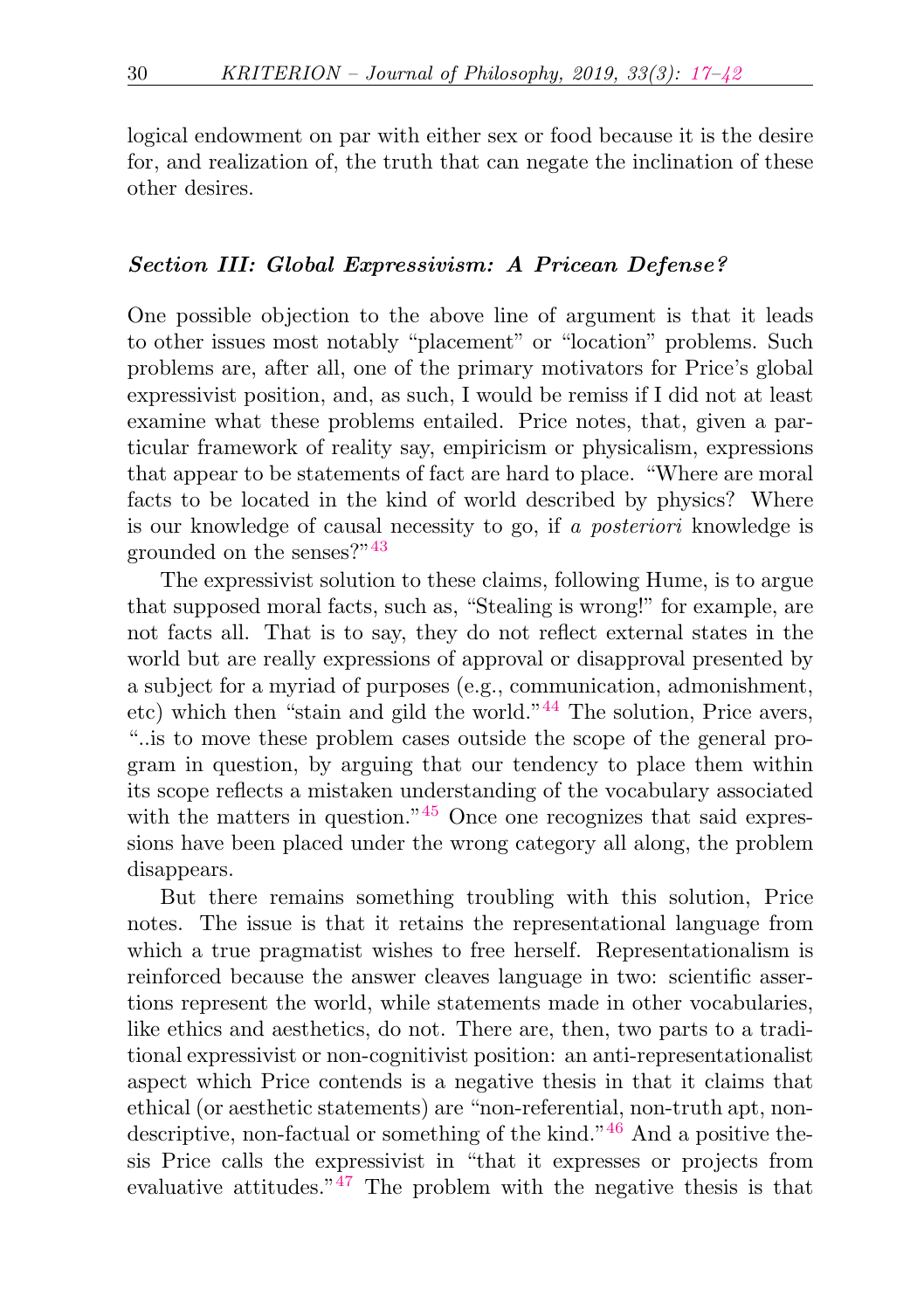it is difficult to see how the expressivist can make metaphysical claims about the world as to which statements are capable of reflecting external states and which in principle cannot. If, after all, moral, aesthetic or even causal statements are in principle non-descriptive then an expressivist who holds the negative thesis is making a descriptive claim about such statements in claiming that they do not refer to the world. Price's expressivism solves this dilemma. It rejects this negative, representational aspect of traditional expressivism and instead embraces expressivism of a global kind where "global" refers to an assemblage of local vocabularies. "Expressivism," Price relates, "in its local varieties gives us an indication of what the theoretical conversation is going to be about, given that it is not to be conducted in a semantic key."[48](#page-23-4)

<span id="page-14-1"></span><span id="page-14-0"></span>Price argues that we can have the same robust arguments in ethics as we had before an expressivist turn, but that we are no longer talking about concepts such as ""goodness" "seven" "cause" "knowledge" and "truth" do[ing] the job of referring—in other words, that they stand at one end of a relation of some significant kind."[49](#page-23-5) In thinking about these terms as referring to distinct objects, we thereby open the door to placement problems. Price's adoption of the positive thesis, by itself, resolves this issue.

<span id="page-14-2"></span>How then should we conceive of these terms? We should think of them in terms of how they are used, within a context, within their respective vocabularies. Price's global expressivism, then, is not a metaphysical position but simply denotes a collection of local discourses. Inquiries should be directed not along semantic lines but should be about "..the role and genealogy of evaluative and modal vocabularies—and these are questions about human behavior, broadly construed, rather than questions about some seemingly puzzling part of the metaphysical realm."[50](#page-23-6) It is the asking of traditional philosophical questions like, "What really is truth?" that one engages in a metaphysical aporia because one is no longer asking how a term is used effectively, but what the term stands for, what is it about? It is this way of talking that leads to an unbridgeable chasm from linguistic use and the object that said use supposedly represents.[51](#page-23-7) We must shift away from doing philosophy of language in a metaphysical key, Price exhorts, and instead recognize that we are ". . . doing something like anthropology."[52](#page-23-8)

<span id="page-14-4"></span><span id="page-14-3"></span>At present we seem to be at an impasse. An anthropological ground does not exhaust the uses of truth, especially in those cases where one is engaged in a Rortian movement, of the sort described near the end of section II. As already noted, if one believes that truth is grounded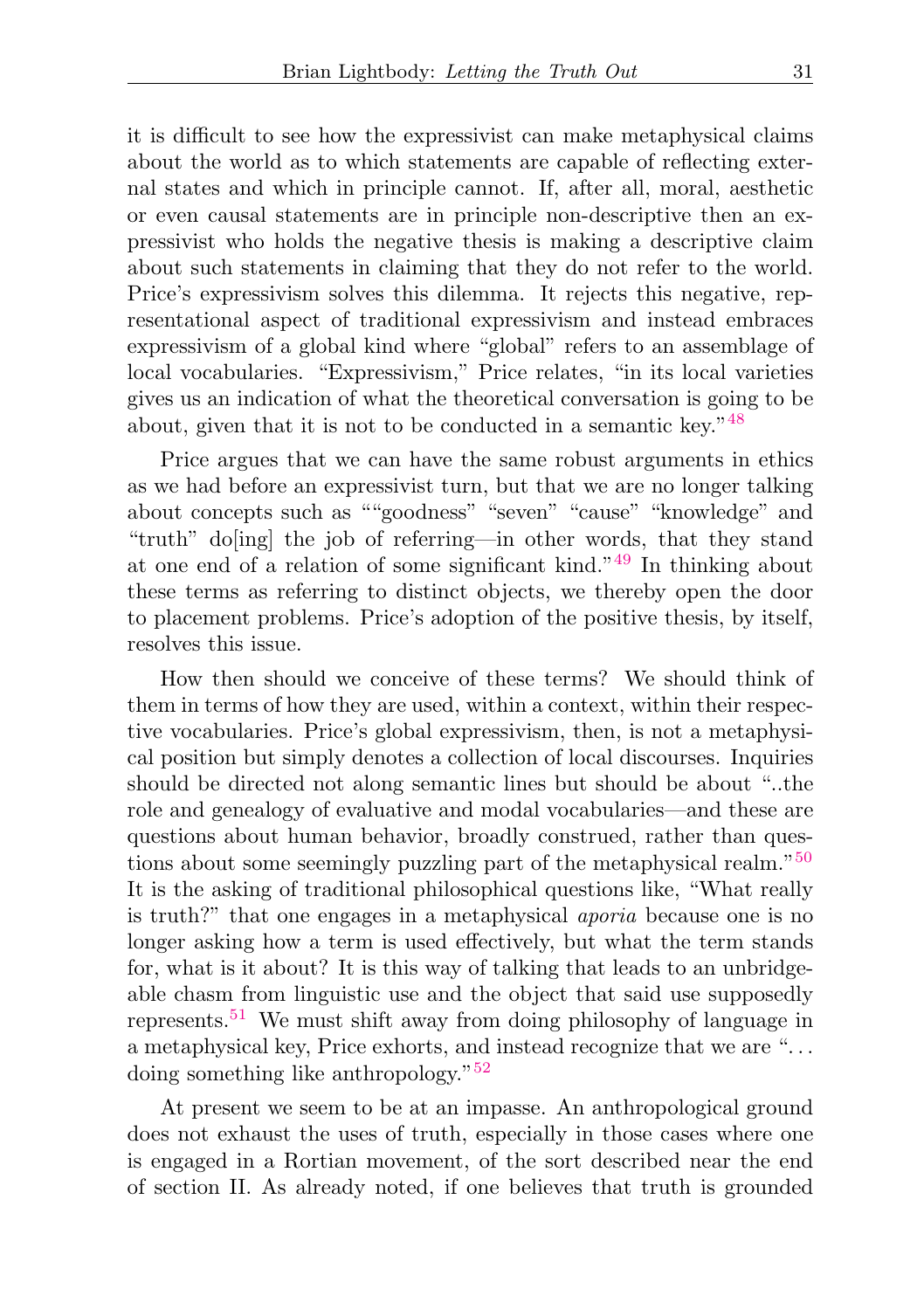on anthropological/biological need, it is doubtful that this belief will generate the type of momentum to move along one's quest to pursue higher, more profound truths. Yet, truth as *adequatio* does seem to be vulnerable to the sort of placement problems noted by Price. Perhaps his alternative, while certainly lacking in some respects, is preferable to an adequatio model. Is there a way through this impasse? In the next section, I demonstrate how a rapprochement of sorts may be enacted between Price and the position I have thus far expounded here.

## Section IV: What then is truth?

Is truth an evolutionary adaptation as Mascaro and Morrin suggest? Is it a norm, dispensable or indispensable depending on one's view, as the pragmatists argue or something else entirely? I would argue it is both. Truth, here understood as adequatio, appears to be an evolutionary adaptation, a transcendental condition that makes inquiry possible, but it is also a norm. More accurately stated, it is not truth per se that is a norm but truthfulness. Truthfulness, I submit, is the actualization of a latent capacity to judge the representation of a state of affairs accurately. For every investigation, inquiry and experiment or conversation with assertoric elements requires that the participants are truthful regarding their findings along with the presentation of said findings to others and, of perhaps greater importance, to themselves. Thus, adequatio provides humans the ability to view the world–at least from our distinct species perspective, which because it is a perspective does not make it any less true than some other–but it is truthfulness that must be practiced. To be truthful is to remain vigilant in avoiding distorting lenses through which to view the picture represented.

<span id="page-15-1"></span><span id="page-15-0"></span>The authors hint at the distinction I am drawing here between truth as the capacity to present the world propositionally and truthfulness as the ability to judge what is presented by others and oneself when one is engaged in argumentation. As children develop, Mascaro and Morrin conjecture, they are much more likely to call informants out on false statements because "vigilance towards misinformation could be an adaptive response to their increased social autonomy, as they come to interact more and more with their peers."[53](#page-23-9) Self-deception, weakness of will, sub-optimal choosing are all examples of behavior which have been described as when an agent is not vigilant enough when it comes to processing the information before her.<sup>[54](#page-23-10)</sup> How might we explain these and other phenomena where agents are neglectful when it comes to filtering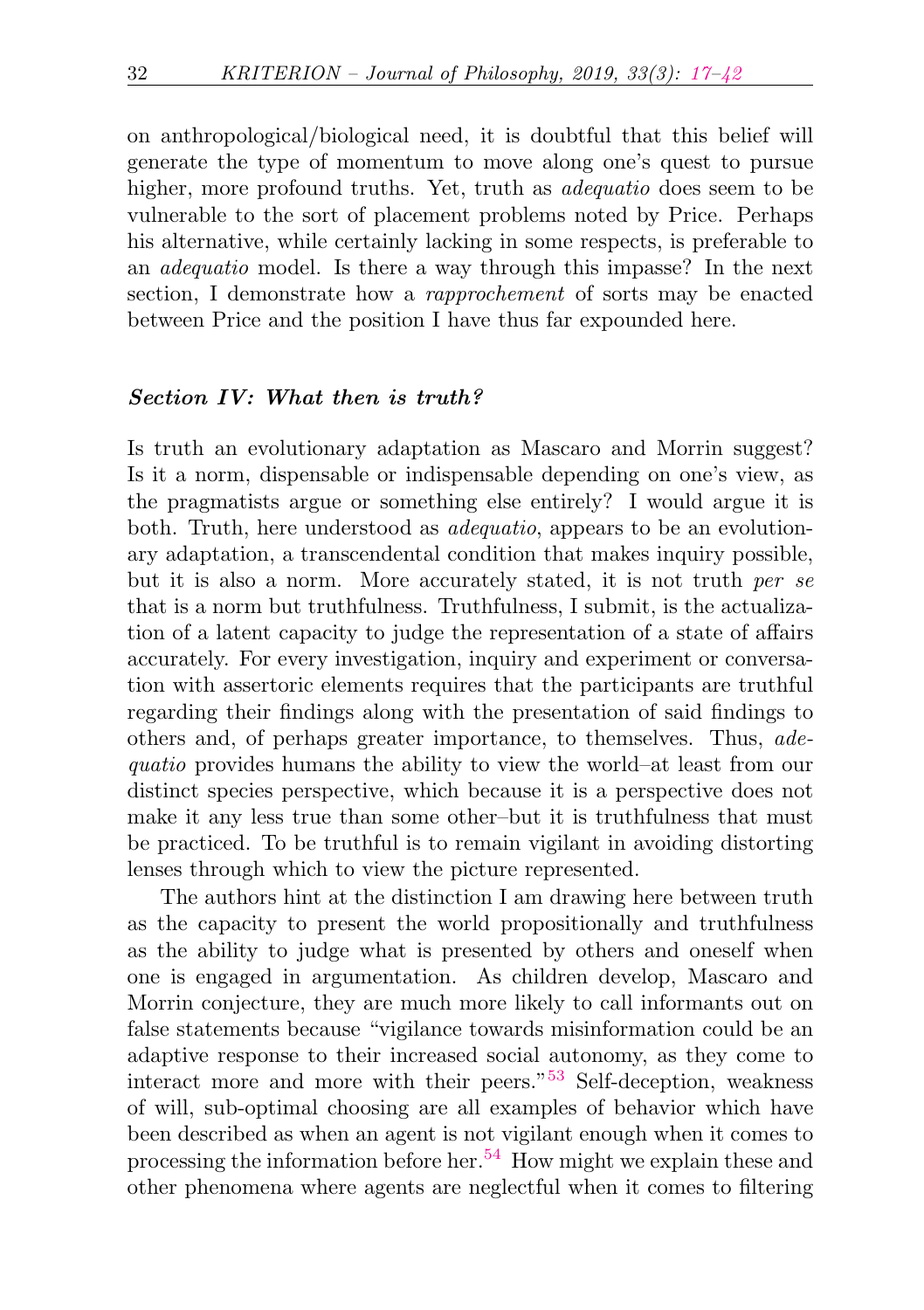and analyzing the information freely available to them?

I think Mascaro and Morrin provide a clue to solving this question, unwittingly, by suggesting that there is a causal relationship between increased social autonomy and vigilance towards misinformation. Their explanation is only one half of the equation though, the adequatio side. What of the truthfulness side might we ask? I would argue that there is also a causal relationship between vigilance towards misinformation and personal autonomy. More accurately, truthfulness requires a special ethical relationship to oneself, (of which not everyone may be capable). A critical ethos such that one is committed to the strongest picture of adequatio one can muster (or endure) even if this entails that one rejects a well-justified (and therefore perhaps comforting) picture of reality already in place.

In thinking of personal autonomy as a critical ethos, I have in mind Kant's Enlightenment motto Sapere Aude! (Dare to Know). According to Kant, the Age of Knowledge was not so much a watershed in history that marked a turning towards and building up of Science (although this was an important aspect of it) but rather the cultivation and expression of an attitude. "Enlightenment, Kant writes,

<span id="page-16-0"></span>"Is man's emergence from his self-imposed immaturity. Immaturity is the inability to use one's understanding without guidance from another. This immaturity is self-imposed when its cause lies not in lack of understanding, but in lack of resolve and courage to use it without guidance from another. Sapere Aude! "Having courage to use your own understanding!"—that is the motto of the Enlightenment.[55](#page-23-11)

<span id="page-16-1"></span>A key take away from this passage is the definition of immaturity: "the inability to use one's understanding without guidance from another." One is immature and therefore not autonomous if one cannot help but rely on others to make decisions for oneself because one lacks the cognitive ability for independent thinking. Here Kant does not use immaturity pejoratively. Immaturity is used pejoratively when, as Kant notes, the cause of using others for guidance stems from a lack of courage and/or laziness. "They (cowardice and laziness) are the reasons why it is so easy for others to set themselves up as guardians. It is so comfortable to be a minor. If I have a book that thinks for me, a pastor who acts as my conscience, a physician who prescribes my diet, and so on–then I have no need to exert myself."[56](#page-23-12) In this case, Kant claims, the immaturity is self-imposed, and the agent is epistemically and morally blameworthy.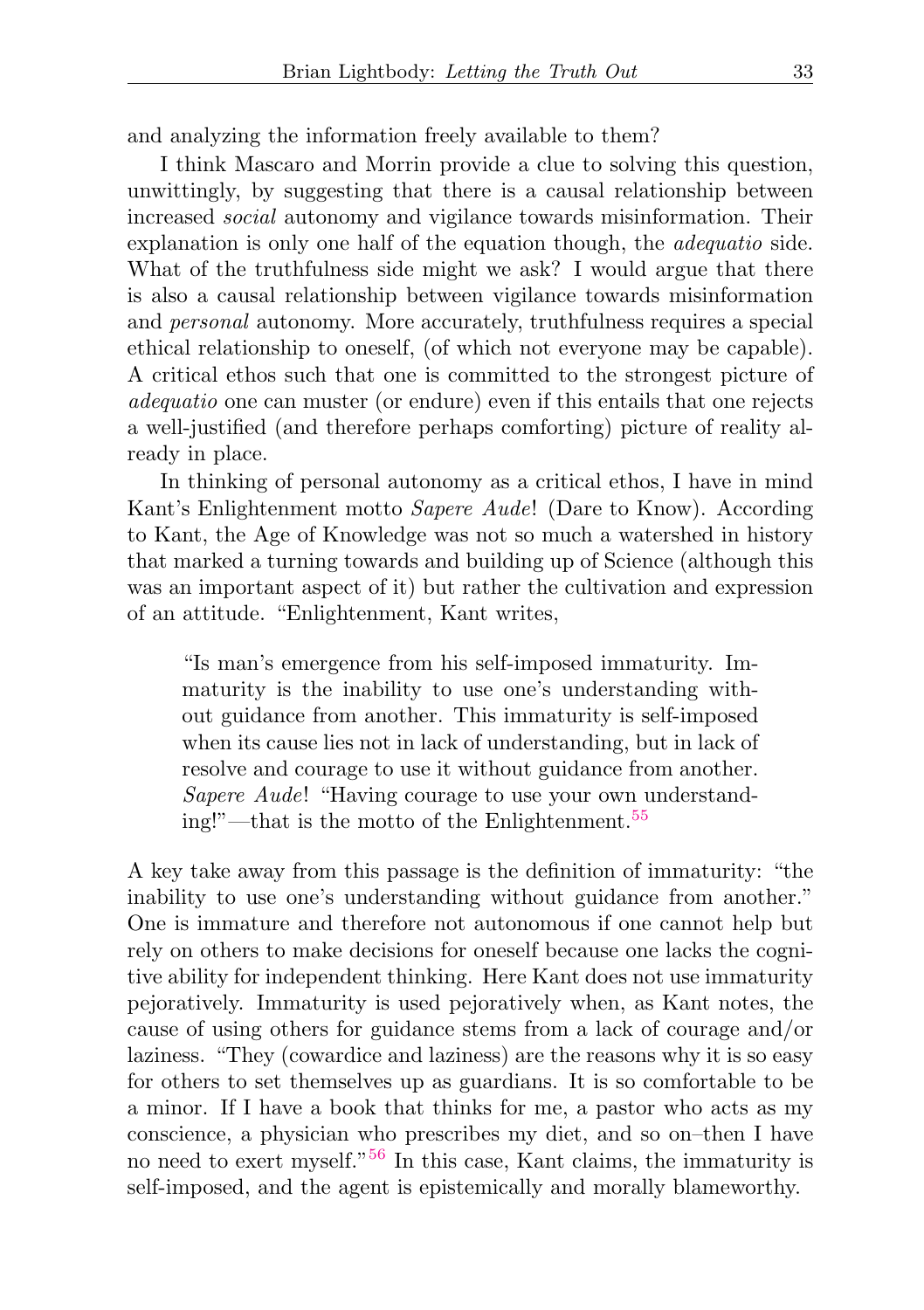Relying on guardians for one's moral and epistemic cues because one lacks the courage or work ethic to discover truths for themselves, is to remain immature, benighted. However, this unfortunate predicament in which so many of us find ourselves fails to explain the Optimistic Epistemology Hypothesis. For clearly if Morrin and Mascaro are right, there is a waking up of our capacity very early on in normal, childhood, intellectual development to understand statements as accurate or inaccurate descriptions of states of affairs and to call those out who mispresent reality in our peer group. And yet this dual capacity for truth and truthfulness lies dormant again in many otherwise physically, emotionally and financially independent, cognitively sophisticated adults. What causes this renewed dormancy? What causes some of us, indeed the best of us (Kant himself!) to remain in dogmatic slumber?

I would argue that Kant's diagnosis of cowardice is largely correct but would add the following: cowardice is a kind of knee-jerk response to the gradual recognition of harsher and harsher truths, as we mature. As we age, we begin to realize the severe, tragic nature of life all around us. It slowly dawns on children that all those they love will die and that they too will also die. They begin to perceive, only dimly at first, that an unimaginable number of innocent lives suffer in this world without purpose and that there are evil people who do not always get their just desserts. As children begin to comprehend these truths, some require more powerful ideologies to numb and dull the species' naturally endowed truth-seeking capacities. Indeed, it is for this reason that Kant is especially critical of pastors in What is Enlightenment? Because it is uncritical, unenlightened religious teachings that provide one with ready-made dogmas for life's deepest and most heart-breaking questions. Utilizing Kant's insight I argue that truthfulness then, is a virtue, an activity, consisting, primarily, of fighting against epistemic cowardice which, if Kant is right, begins a downward moral spiral leading first to immaturity and, subsequently, subservience to a guardian.<sup>[57](#page-23-13)</sup> Remaining truthful to the picture of reality before one requires a vigilant practice that, if given up, leads to personal heteronomy.

<span id="page-17-0"></span>In advancing the position that truth as adequatio acts as a condition for the very possibility of assertoric practice, while truthfulness acts as a norm that stimulates argumentation—a principle that one may yet (and often does), fail to live up to, entirely in practice—do I not sidestep the placement problems articulated by Price? Perhaps, but I would maintain that the placement of evaluative, moral or model judgments within a physical universe is not a problem at all. It reflects a myopic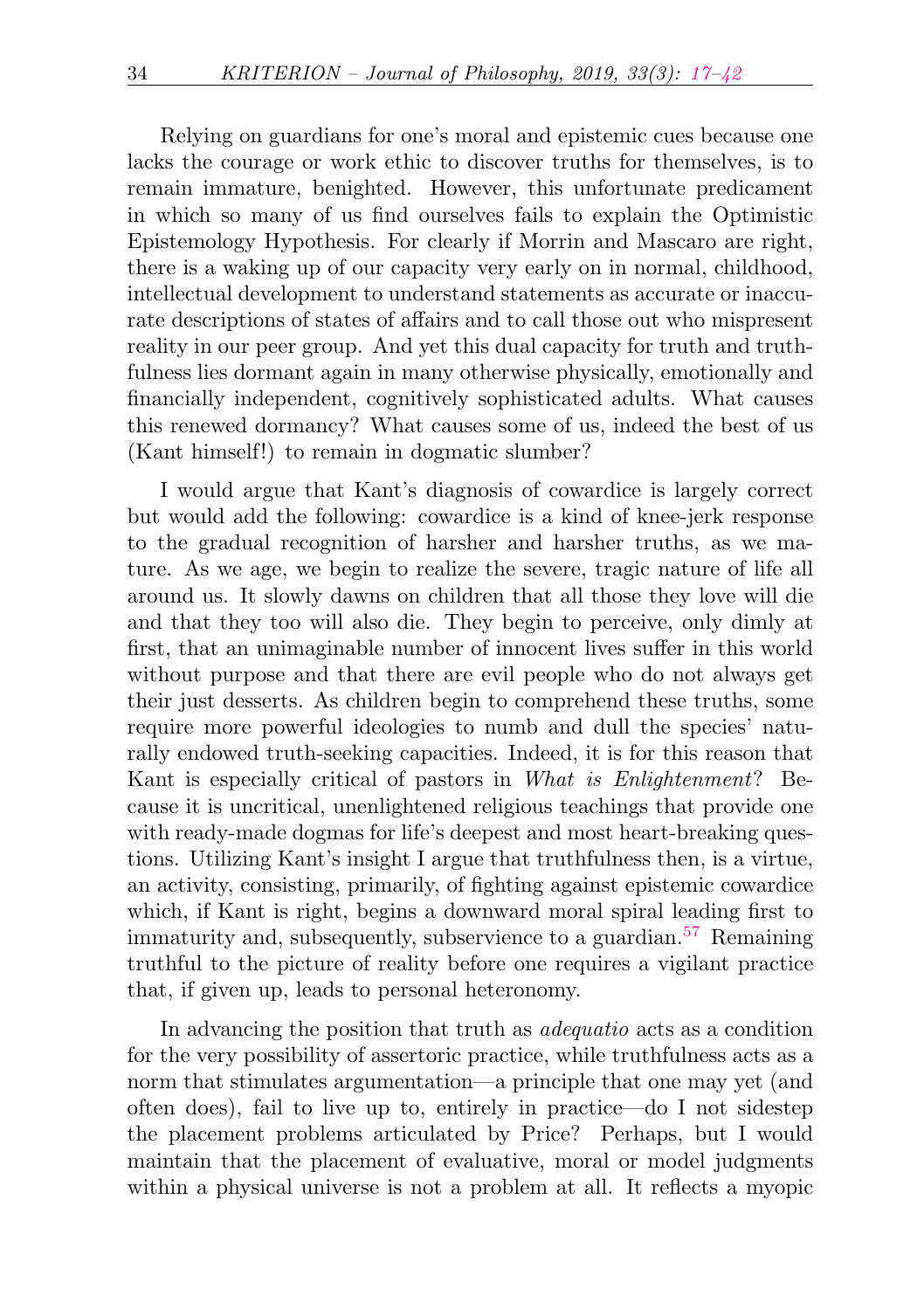view of naturalism and one that Price himself rejects in some places. Let me explain.

Price's expressivism fails to consider, fully, the projection of evaluation on that other object of naturalism, namely the subject. Evaluative, aesthetic or modal judgments are not just projections superimposed on the world by a subject as naïve expressivism would have it but reflect the attitudes of the subject who holds them; attitudes are commitments that, if meaningful, have been projected first, on the mental screen, as it were, of the subject herself. They are reflected upon, questioned, challenged, reformulated, confirmed, and then reaffirmed because they were found to be accurate—truthful reflections of the subject who judges them to be true as they pertain to some aspect of the world. In this sense, such judgments are doubly reflective reflecting both the commitments of the subject and the domain of the world in which they are applicable. Because they are doubly reflective they may be doubly false—false in that the subject avows a norm but then fails to live up to it and false in another way too in that the norm does not apply to that domain of the world in which the subject thinks it operates.

Perhaps even more intriguing is that Price comes very close to adopting this dual projection view regarding his own expressivist position:

<span id="page-18-0"></span>"But if language is not a telescope then what is it? As Brandom points out, a traditional expressivist option is the lamp. I think that modern technology allows us to make this a little more precise. Think of a data projector, projecting images onto an external screen. Even better, helping ourselves to one of tomorrow's metaphors, think of a holographic data projector, projecting three-dimensional images in thin air. This isn't projection onto an external, unembellished world. On the contrary, the entire image is free-standing, being simply the sum of all we take to be the case: a world of states of affairs, in all the ways that we take states of affairs to be."[58](#page-23-14)

<span id="page-18-1"></span>Presumably, this holographic projector casts images from both subjects (in the form of expressive attitudes) and objects (in the form of physical properties) and thus advances Price's call for a true naturalism that con-joins both subject and object.<sup>[59](#page-23-15)</sup> However, there is a crucial dimension missing—time. A more accurate metaphor is to recognize that the holograph produced by the projector is subordinate to the changing alethetic relationship a subject has to the nature of the images projected. A true naturalism must include an *ethos* that helps generate inquiry, investigation and the challenging of one's current stock of beliefs continuously,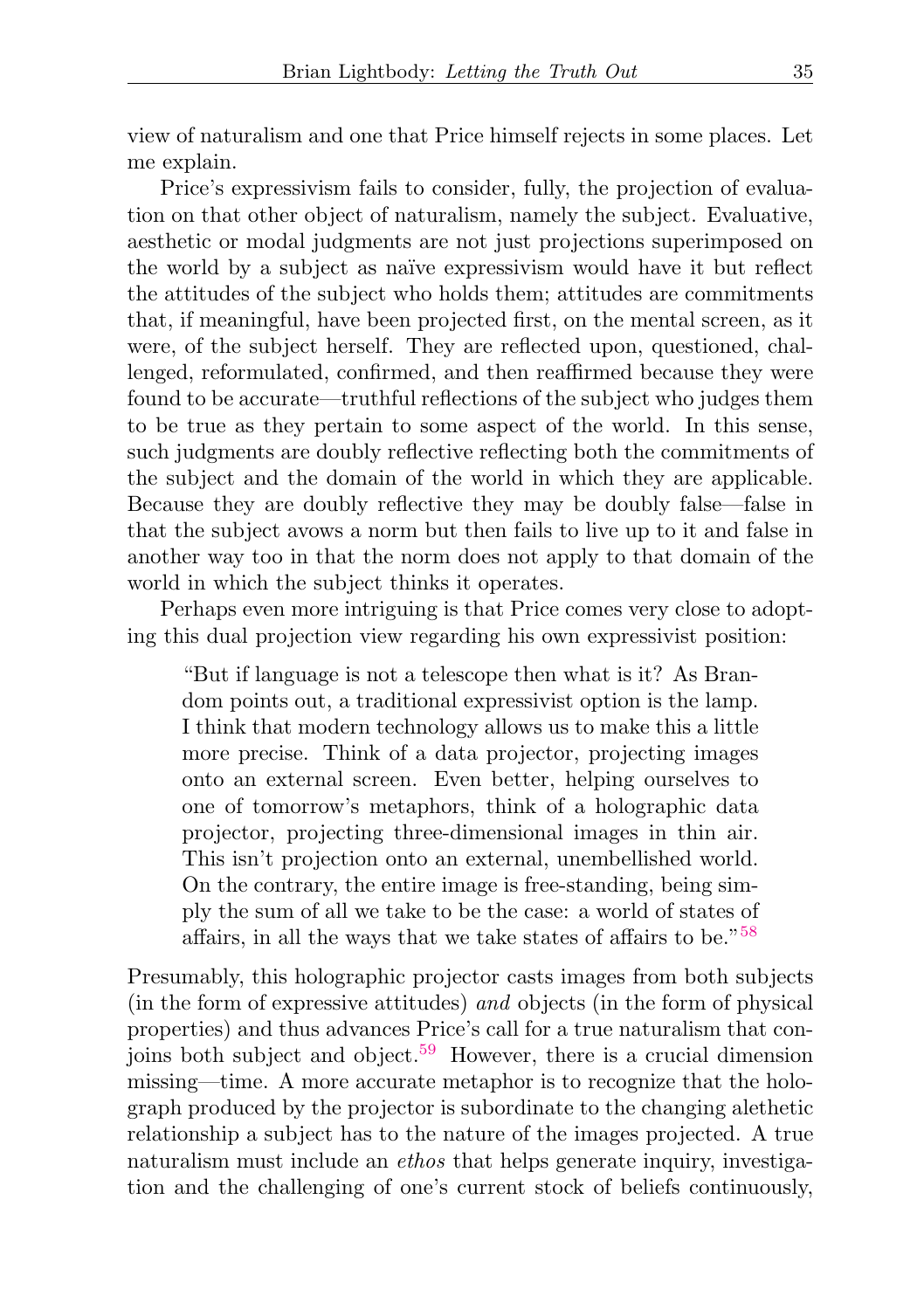throughout the course of the subject's life.

In conclusion, OEH is a compelling and illuminating theory offering a powerful explanatory narrative regarding how and why children view and reconstruct statements in their peer group. Morrin and Mascaro argue that truth as adequatio is a naturally endowed capacity in humans buttressed and contoured at times by natural selection and self-preservation. Yet if OEH is true, then it is inconsistent with pragmatic attempts to deflate adequatio notions of truth. The question I have asked throughout this paper is: Can pragmatic approaches to truth be saved in light of OEH? The answer to this question is a qualified yes: it is not so much truth that is a practice or norm, but rather truthfulness. Being truthful to the truth, that is truthful to the picture of reality one believes to be justified, is a kind of epistemic virtue which is infrequent to find and ever rarely practiced in full. Truth as adequatio is not a third norm but the end-goal of all declarative discourse. Truthfulness to adequatio becomes the third normative practice in assertoric discourse guaranteeing the initiation and sustainment of inquiry and argumentation alike.

### Acknowledgements

I would like to thank two anonymous referees for their helpful and insightful comments on an earlier draft of this paper.

#### Notes

- <span id="page-19-0"></span>[1](#page-0-1) [\[10\]](#page-24-1)
- <span id="page-19-1"></span>[2](#page-1-0) [\[10,](#page-24-1) p.4]
- <span id="page-19-2"></span>[3](#page-1-1) [\[10,](#page-24-1) p.4]
- <span id="page-19-3"></span>[4](#page-1-2) [\[14\]](#page-25-0)
- <span id="page-19-4"></span>[5](#page-1-3) Both Rorty's and Price's respective versions of pragmatic deflationism differ from those of other philosophers who agree with the spirit of "anti-inflationism" but who nevertheless may be "deflationists of a merely b variety" to quote Paul Horwich. Andrew Horwat in his [\[6\]](#page-24-2), uses Paul Horwich's useful distinction between inflationism and deflationism of an a and b variety, which I will exploit here. According to Horwat's reading of Horwich, "An inflationist is someone who believes that the concept of truth picks out a natural property (e.g., correspondence to the facts), and is therefore naturalistically reducible. A deflationist is someone who believes that the concept of truth either (a) does not pick out a property at all or (b) picks out a non-substantive property." Horwat, [\[6,](#page-24-2) p.937]. Horwich conceives his project of deflating truth as one belonging to the b variety. He proposes to minimalize truth–at least in its logical manifestations–by converting truth statements to his Equivalence Schema: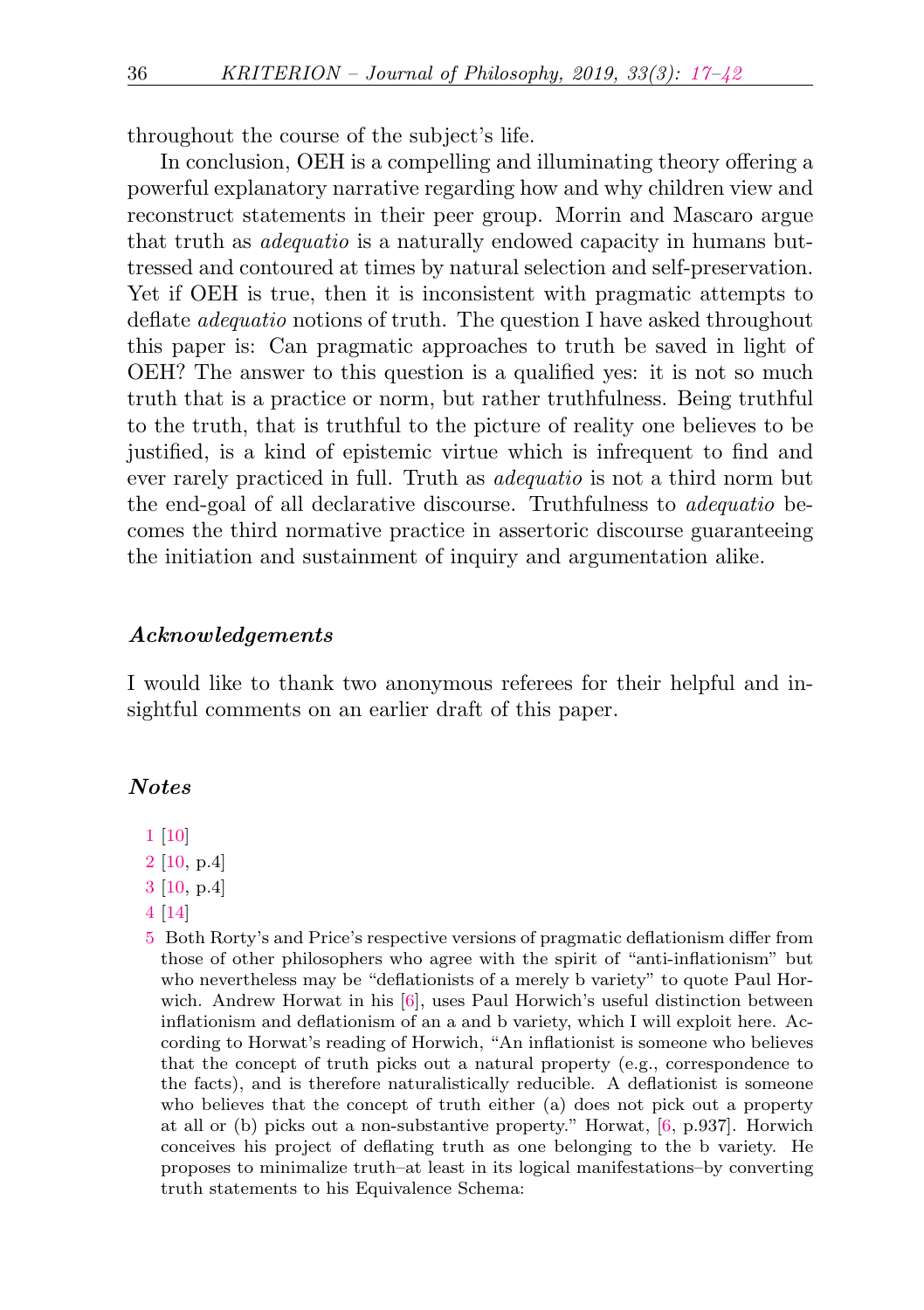ES: 'It is true that p if and only if p'. [\[7,](#page-24-3) p.6].

For example, "quarks really exist is true if and only if quarks really exist. [\[7,](#page-24-3) p.5] The purpose of ES is to exhaust the concept of truth in all is sentential manifestations whether these sentences are stated directly, as with the quark example above, or are used in more complex embedded phrases (e.g. if the statement quarks exist is true then . . . )

But there is a fatal flaw in this approach from a pragmatist perspective, as Horwat makes abundantly clear: Horwich's book, Truth, "... has two significant deficiencies from a pragmatist perspective. The first is that despite its rhetoric, the book contains very little description of, or reflection upon, linguistic practice with 'true' and its cognates, in all its messy variety. The second deficiency of the book is that Horwich repeats several times Russell's unfortunate canard that pragmatists think 'p is true iff it is useful to believe that p' (e.g. p. 34, p. 47). As a result, Horwich overlooks the best insights pragmatists have had to offer on issues of truth, assertion and inquiry, and their substantive interconnections, in favor of a familiar but misguided caricature of the views of William James and F.C.S. Schiller." [\[6,](#page-24-2) p.936].

The upshot of the pragmatist critique is that Horwich's overall strategy to minimalize truth may be successful with respect truth's semantic content but is insufficient when it comes to minimalizing truth's illocutionary aspects. In other words, true and its cognate terms may very well be content equivalent to ES but they are not force equivalent. To see why consider the following statement and reasoning provided by Horwat: ('to assert p is to take responsibility for the truth of p') is unobjectionable and yet—for a Minimalist—inexplicable, since it does not submit to ES." [\[6,](#page-24-2) p.948] What Rorty and Price do, in opposition to Horwich, is to present a more nuanced and, therefore, more encompassing deflationism of truth in all its myriad uses.

<span id="page-20-0"></span>[6](#page-2-0) I use ideology to denote when one is suffering from false consciousness. False consciousness may be defined as i) an individual has false beliefs which legitimize oppressive social institutions, and ii) an individual is also blocked in some way from recognizing the false beliefs they hold (through the media, the educational system, repressive sexual laws, etc). Thus, false consciousness, as I am using the term here, includes non-religious and religious interpretations. See [\[12,](#page-25-1) p.217].

"Nietzsche has caused a lot of confusion by inferring from "truth is not a matter of correspondence to reality" to "what we call 'truths' are just useful lies." The same confusion is occasionally found in Derrida, in the inference from "there is no such reality as the metaphysicians have hoped to find" to "what we call 'real' is really real. . . Such confusions make Nietzsche and Derrida liable to charges of self-referential inconsistency—to claiming to know what they themselves claim cannot be known. See [\[18,](#page-25-3) p.8].

- <span id="page-20-2"></span>[8](#page-2-2) See [\[14,](#page-25-0) p.229].
- <span id="page-20-3"></span>[9](#page-2-3) [\[19,](#page-25-4) p.281]
- <span id="page-20-4"></span>[10](#page-3-0) [\[19,](#page-25-4) p.295]

- <span id="page-20-6"></span>[12](#page-3-2) [\[19,](#page-25-4) p.295]
- <span id="page-20-7"></span>[13](#page-4-0) [\[18,](#page-25-3) p.18]
- <span id="page-20-8"></span>[14](#page-4-1) [\[18,](#page-25-3) pp.11f]

<span id="page-20-1"></span>[<sup>7</sup>](#page-2-1) [\[17,](#page-25-2) p.11]

<span id="page-20-5"></span>[<sup>11</sup>](#page-3-1) The labelling of the third dogma is often called scheme/content dualism. See [\[4\]](#page-24-4).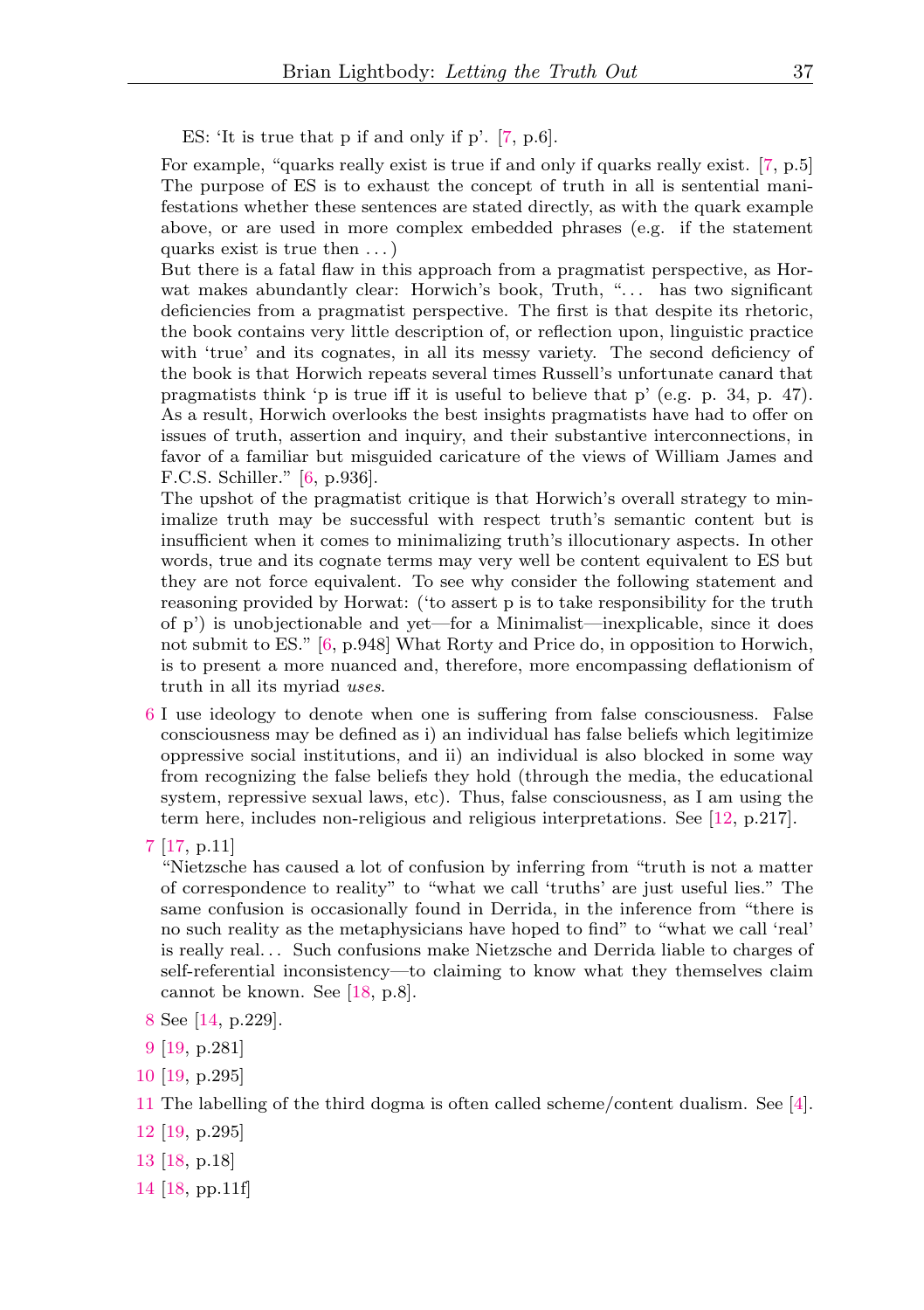- <span id="page-21-0"></span>[15](#page-4-2) [\[18,](#page-25-3) p.21]
- <span id="page-21-1"></span>[16](#page-5-0) See Rorty's reply to Price's paper [\[14\]](#page-25-0), [\[21,](#page-25-5) p.255].
- <span id="page-21-2"></span>[17](#page-5-1) [\[19,](#page-25-4) p.281]
- <span id="page-21-3"></span>[18](#page-5-2) [\[19,](#page-25-4) p.295]
- <span id="page-21-4"></span>[19](#page-5-3) [\[19,](#page-25-4) p.295]
- <span id="page-21-5"></span>[20](#page-5-4) [\[19,](#page-25-4) p.281]
- <span id="page-21-6"></span>[21](#page-6-0) In using the term convenient 'fiction,' I do not take Rorty's approach to be 'fictionalist' in the sense invoked by Bradley Armour-Garb and James Woodbridge. In their work, Pretense and Pathology: Philosophical Fictionalisms and Their Applications, they make use of philosophical fictionalism "... in order to resolve well-known puzzles and paradoxes in philosophy of mind, language and epistemology." ( See [\[3,](#page-24-5) p.687]). Like Horwich who focuses on the content side of truth and not on the force side, Armour-Garb and Woodbridge argue in favour of ". . . semantic pretense-involving fictionalism –'SPIF', for short – over an alternative pragmatic PIF of the sort developed by Fred Kroon (2001, 200h)" ([\[3,](#page-24-5) p.688]) "In general, a SPIF account of some apparently problematic discourse will apply a particular notion of fiction (make-believe) to implement semantic redirection away from a face-value reading of the sentences of the discourse." ([\[3,](#page-24-5) p.688]) For example, the sentence: "Captain Ahab does not exist." on a face value reading is incoherent—"Captain Ahab" appears to be a proper name and thus refers to some definite person. In taking up this reading, we are both claiming that such a person exists and does not exist. But by taking up a SPIF account, we can make sense of this claim by employing a pretense—we are using Moby Dick by Herman Melville as a fictional frame of discourse to situate the placement of the sentence "Captain Ahab does not exist." Thus to say that, "Captain Ahab does not exist" presupposes this fictional frame of reference and therefore, ". . . generates what we call the serious content of that utterance, viz., what it can be used to say about the real world outside of the make-believe." [\[3,](#page-24-5) p.688].

Turning to SPIF and truth, Armour-Garb and Woodbridge propose that 'True' performs an anaphoric function within a fixed fictional pretense. That is, truth is a representational aid used to facilitate expression. For example, one might respond to someone who quotes Benjamin Franklin's "Fish and visitors stink after three days" with "That's very true!" 'True', here, is used to give assent to the original statement without having to repeat Franklin's idiom all over again. Despite appearances to the contrary, the word true does not pick out a substantive property much like the pronouns 'he 'or 'she' do not pick out some identifiable subject unless there is a prior pretense that explains what these terms refer to. As Armour-Garb and Woodridge put it, "True thus appears to express a substantive property when in reality there is no such property and a fortoriori there is no such property and no such property for the truth predicate to express" See  $[2, p.71]$  $[2, p.71]$ . For example, "X is reflective" or "X is conductive" are statements that describe substantive, testable properties of some object but to say that X is true does not pick out a discernible property existing independently of the frame of reference in which it is embedded. It appears that when we engage in "truth talk" that we are picking out a property like in those instances with the sentences above. But for Armour-Garb and Woodridge, "There are no pretense-free use of truth locutions because pretense is invoked in their basic functioning." "Why Deflationists Should be Pretense Theorists (and Perhaps Already Are)", [\[2,](#page-24-6) p.72]. The same problem with Horwich's account of exhausting the semantic content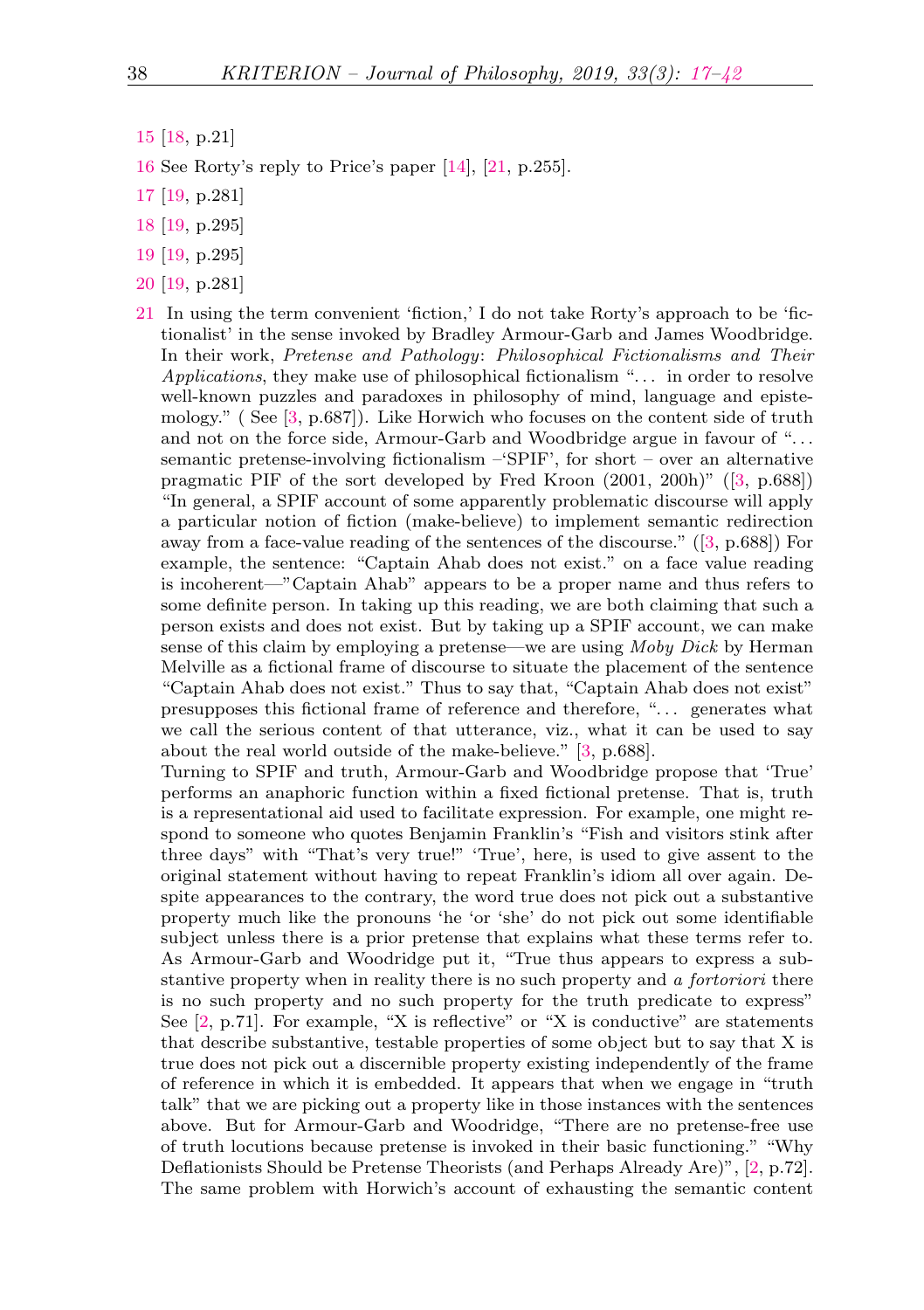of 'true' as equivalent to 'endorsement' appears once again. From a pragmatist perspective, the real question is whether such a construal can exhaust the forceequivalent uses of truth. For example, how would a fictionalist account of truth handle sentences where 'true' acts as an intensifier such as: "He is a true hero!" Because of limitations of space, I cannot address the inadequacies of a fictionalist account in this paper.

- <span id="page-22-0"></span>[22](#page-6-1) [\[5,](#page-24-7) p.53]
- <span id="page-22-1"></span>[23](#page-6-2) [\[19,](#page-25-4) p.283]
- <span id="page-22-2"></span>[24](#page-6-3) [\[19,](#page-25-4) p.283]
- <span id="page-22-3"></span>[25](#page-6-4) [\[23,](#page-25-6) p.270]
- <span id="page-22-4"></span>[26](#page-6-5) [\[19,](#page-25-4) p.300]
- <span id="page-22-5"></span>[27](#page-7-0) [\[19,](#page-25-4) p.300]
- <span id="page-22-6"></span>[28](#page-7-1) [\[20,](#page-25-7) pp.28f]
- <span id="page-22-7"></span>[29](#page-7-2) [\[20,](#page-25-7) p.119]
- <span id="page-22-8"></span>[30](#page-8-0) [\[14,](#page-25-0) p.245]
- <span id="page-22-9"></span>[31](#page-8-1) Wilfrid Sellars, "In characterizing an episode or a state as that of knowing, we are not giving an empirical description of that episode or state; we are placing it in the logical space of reasons, of justifying and being able to justify what it says." [\[22,](#page-25-8) p.159].
- <span id="page-22-10"></span>[32](#page-8-2) [\[14,](#page-25-0) p.238]
- <span id="page-22-11"></span>[33](#page-8-3) [\[14,](#page-25-0) p.238]
- <span id="page-22-12"></span>[34](#page-8-4) [\[14,](#page-25-0) p.238]
- <span id="page-22-13"></span>[35](#page-9-0) [\[14,](#page-25-0) p.241]
- <span id="page-22-14"></span>[36](#page-9-1) See Huw Price, [\[15,](#page-25-9) p.258]. See also [\[14,](#page-25-0) p.241] where Price writes: "The third norm makes what would otherwise be no-fault disagreements into unstable social situations, whose instability is only resolved by argument and consequent agreement–and it provides an immediate incentive for argument in that it holds out to the successful arguer the reward consisting in her community's positive evaluation of her dialectical position."
- <span id="page-22-15"></span>[37](#page-9-2) [\[14,](#page-25-0) p.241]
- <span id="page-22-16"></span>[38](#page-10-0) [\[14,](#page-25-0) pp.246f]
- <span id="page-22-17"></span>[39](#page-10-1) [\[10,](#page-24-1) p.4]
- <span id="page-22-18"></span>[40](#page-11-0) Quoted in [\[11,](#page-24-8) p.81].
- <span id="page-22-19"></span>[41](#page-11-1) See Mele's extended discussion of this phenomenon in [\[11,](#page-24-8) pp.81–85].
- <span id="page-22-20"></span>[42](#page-12-0) I recognize that there may be many different reasons to practice celibacy, hunger strikes or other extreme ascetic exercises that at first glance may seem to have nothing to do with the distinction I employed between lower and higher truths. One might practice celibacy for practical reasons that are psychologically and/or socially based (e.g anxiety disorder, commitment fears etc). But whatever reason one gives to justify the practice of some exercise there must be a recognition, on behalf of the agent engaged in said practice, that the reasons he tells herself are true.
- <span id="page-22-21"></span>[43](#page-13-0) Huw Price, "One Cheer for Representationalism" in [\[16,](#page-25-10) p.312]. Also see section 2 of " The Semantic Foundation of Metaphysics" in [\[16,](#page-25-10) pp.254–259] for more on this problem.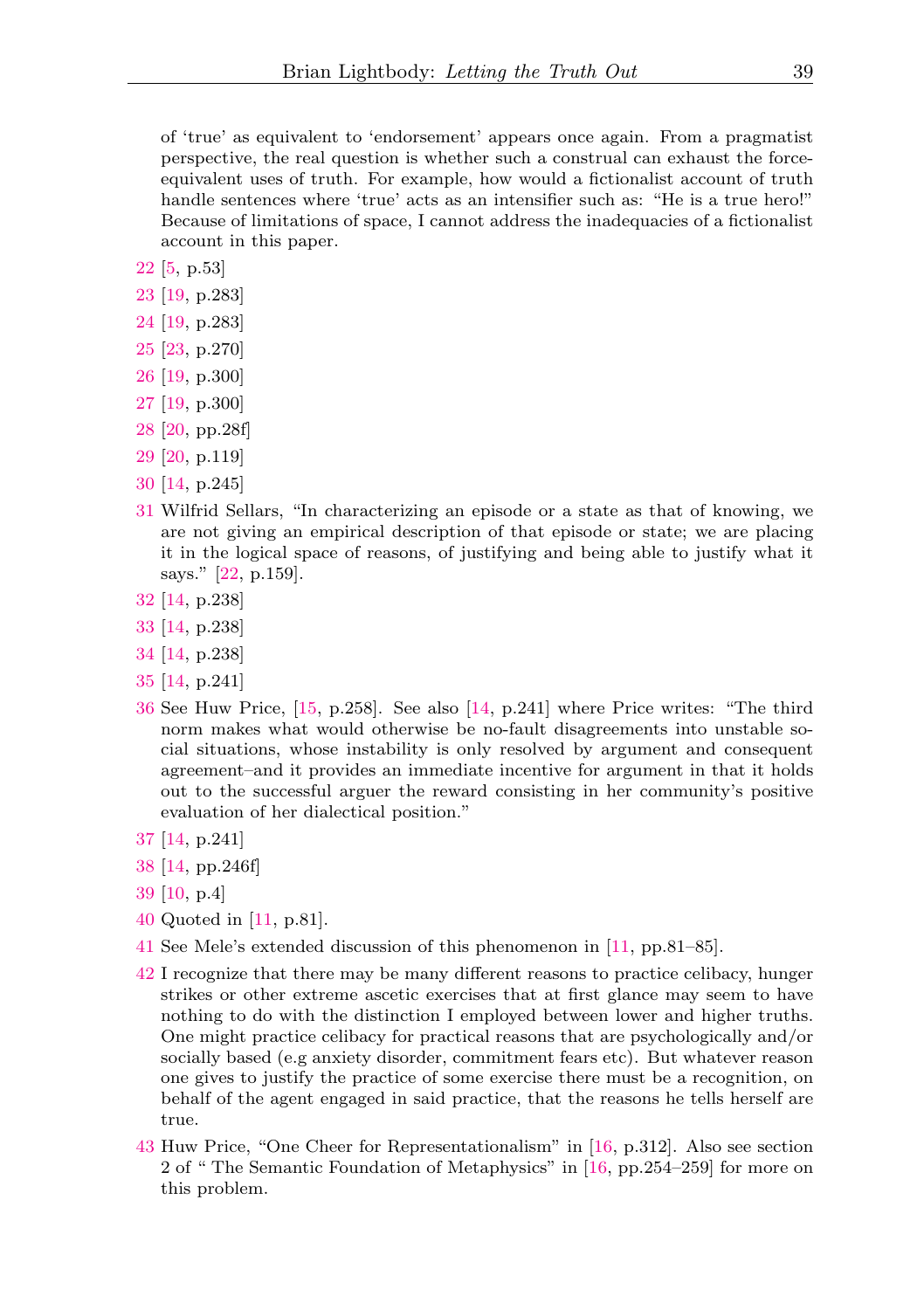- <span id="page-23-0"></span>[44](#page-13-1) [\[8,](#page-24-9) p.294]
- <span id="page-23-1"></span>[45](#page-13-2) Price, "One Cheer for Representationalism", [\[16,](#page-25-10) p.312]
- <span id="page-23-2"></span>[46](#page-13-3) Huw Price, "The Semantic Foundations of Metaphysics", in [\[16,](#page-25-10) pp.260f]
- <span id="page-23-3"></span>[47](#page-13-4) Price, "The Semantic Foundations of Metaphysics", [\[16,](#page-25-10) p.261]
- <span id="page-23-4"></span>[48](#page-14-0) Price, "One Cheer for Representationalism", [\[16,](#page-25-10) p.308]
- <span id="page-23-5"></span>[49](#page-14-1) Price, One Cheer for Representationalism, [\[16,](#page-25-10) p.314]
- <span id="page-23-6"></span>[50](#page-14-2) Price, "One Cheer for Representationalism", [\[16,](#page-25-10) p.315]
- <span id="page-23-7"></span>[51](#page-14-3) Huw Price, "Naturalism Without Representationalism" in [\[16,](#page-25-10) p.189]. Using true or truth to refer to a natural object according to Price commits a fallacy of equivocation between use and mention: "An expression of the form "'Snow is white is true'" contains a use masquerading as a mention."  $(190)$ .
- <span id="page-23-8"></span>[52](#page-14-4) Price, "One Cheer for Representationalism, [\[16,](#page-25-10) p.315]
- <span id="page-23-9"></span>[53](#page-15-0) [\[10,](#page-24-1) p.15]
- <span id="page-23-10"></span>[54](#page-15-1) Socrates is the first philosopher to conceive weakness of will or akrasia as a failure to measure correctly. In the Protagoras he famously declares that weakness of will does not exist because we are never overcome by pleasure or fear but instead have failed intellectually: "Well then my good people: Since it has turned out that our salvation in life depends on the right choice of pleasures and pains, be they more or fewer, greater or lesser, farther or nearer, doesn't our salvation seem first of all to be measurement which is the study of relative excess and deficiency and equality?

"It must be."

"And since it is measurement, it must definitely be an art, and knowledge. "

"They will agree." Protagoras 357B in [\[13,](#page-25-11) p.786]. A contemporary explanation of weakness of will and procrastination for that matter can be found in the work of George Ainslie. Ainslie argues that humans are biologically programmed to "discount the future", that is, we choose a lesser reward now rather than denying immediate gratification for the sake of a larger reward in the future. This explanation, as way of accounting for sub-optimal phenomena such as weakness of will and procrastination, is also a cognitive failure to process information correctly. See [\[1\]](#page-24-10).

- <span id="page-23-11"></span>[55](#page-16-0) Immanuel Kant,"An Answer to the Question: What is Enlightenment? (1784)" in [\[9,](#page-24-11) p.41].
- <span id="page-23-12"></span>[56](#page-16-1) [\[9,](#page-24-11) p.42]
- <span id="page-23-13"></span>[57](#page-17-0) [\[9,](#page-24-11) p.44]
- <span id="page-23-14"></span>[58](#page-18-0) [\[16,](#page-25-10) p.28]
- <span id="page-23-15"></span>[59](#page-18-1) [\[16,](#page-25-10) p.5,11]

Brian Lightbody Professor, Department of Philosophy Brock University St. Catharines, Ontario 500 Glenridge Aveune, L2S 3A1, USA [<blightbody@brocku.ca>](mailto:blightbody@brocku.ca)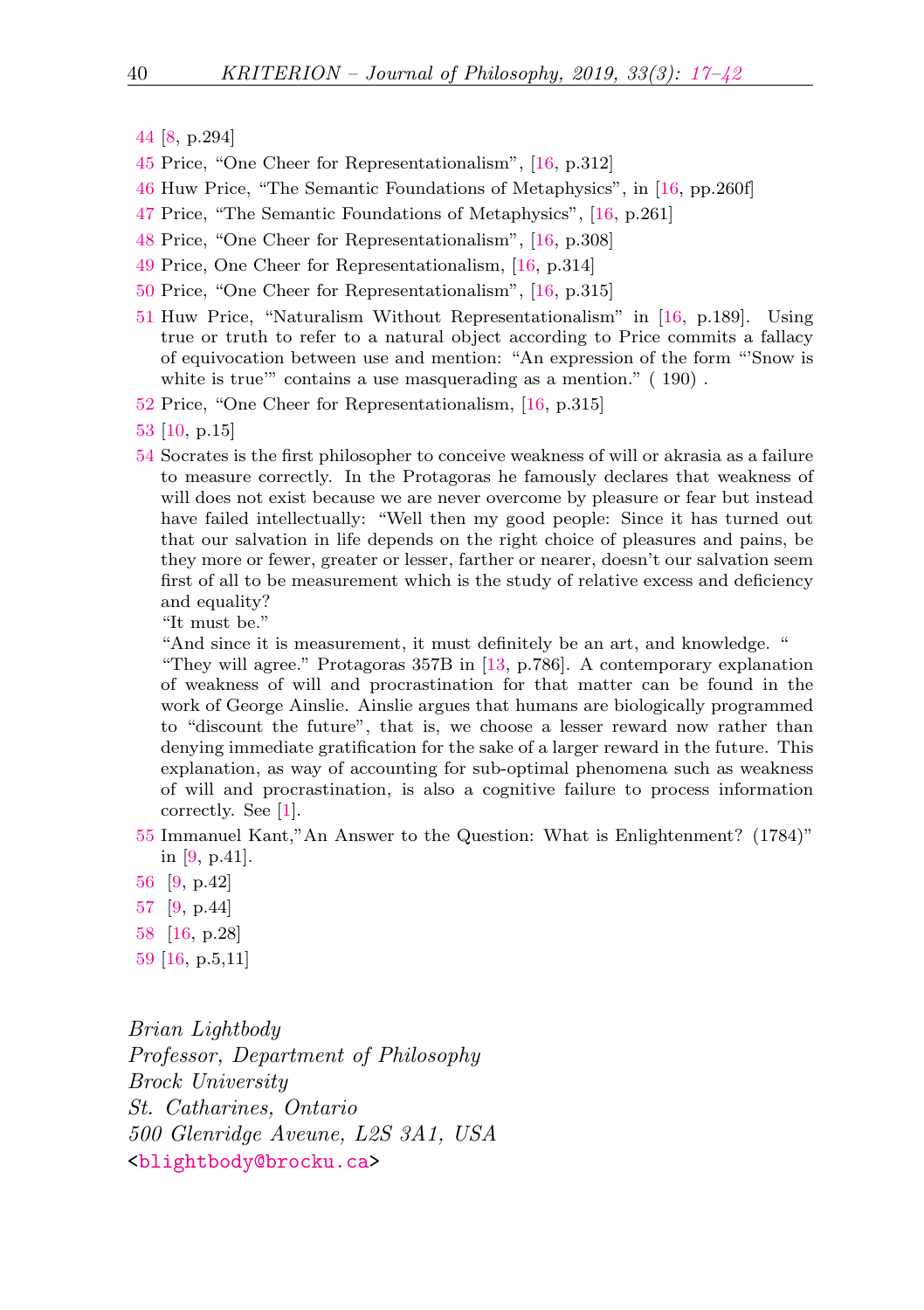#### <span id="page-24-0"></span>References

- <span id="page-24-10"></span>[1] Ainslie, George. "Procrastination: The Basic Impulse", The Thief of Time: Philosophical Essays on Procrastination. Ed. Chrisoula Anderou and Mark D. White. Oxford University Press, 2010, 1–27.
- <span id="page-24-6"></span>[2] Armour-Garb, Bradley and Woodbridge, James. "Why Deflationists Should be Pretense Theorists (and Perhaps Already Are" in New Waves in Truth, Ed(s) Wright and Pedersen. London, PalGave-Macmillan, 2011, 59–77.
- <span id="page-24-5"></span>[3] Armour-Garb, Bradley and Woodbridge, James. "Pretense and Pathology: Philosophical Fictionalism and Their Applications, Summary" Analysis Reviews October, 2018, 687–691.
- <span id="page-24-4"></span>[4] Davidson, Donald. "A Coherence Theory of Truth and Knowledge." In Truth and Interpretation Perspectives on the Philosophy of Donald Davidson. Basil Blackwell, 1986, 307–319.
- <span id="page-24-7"></span>[5] Gutting, Gary. "Rorty's Critique of Epistemology" in Richard Rorty Ed(s). Charles Guignon and David Hiley. Cambridge University Press, 2003. 41–60.
- <span id="page-24-2"></span>[6] Horwat, Andrew."Constituting Assertion: A Pragmatist's Critique of Horwich's Truth." Synthese, (195) 935–954.
- <span id="page-24-3"></span>[7] Horwich, Paul. Truth. Oxford University Press, 1990.
- <span id="page-24-9"></span>[8] Hume, David, Essays, Moral, Political and Literary, edited by E. F. Miller. Indianapolis, Liberty Classics, 1985.
- <span id="page-24-11"></span>[9] Kant, Immanuel. "An Answer to the Question: What is Enlightenment? (1784)" in Perpetual Peace and Other Essays. Trans. Ted Humphrey. Indianapolis: Hackett Publishing, 1983, 41–48.
- <span id="page-24-1"></span>[10] Mascaro, Olivier and Morin, Olivier. "Epistemology for Beginners: Two-to Five-Year-Old Children's Representation of Falsity," in PLOS ONE 10 (10), October 2015, 1–20.
- <span id="page-24-8"></span>[11] Mele, Alfred. Backsliding: Understanding Weakness of Will. Oxford University Press, 2012.